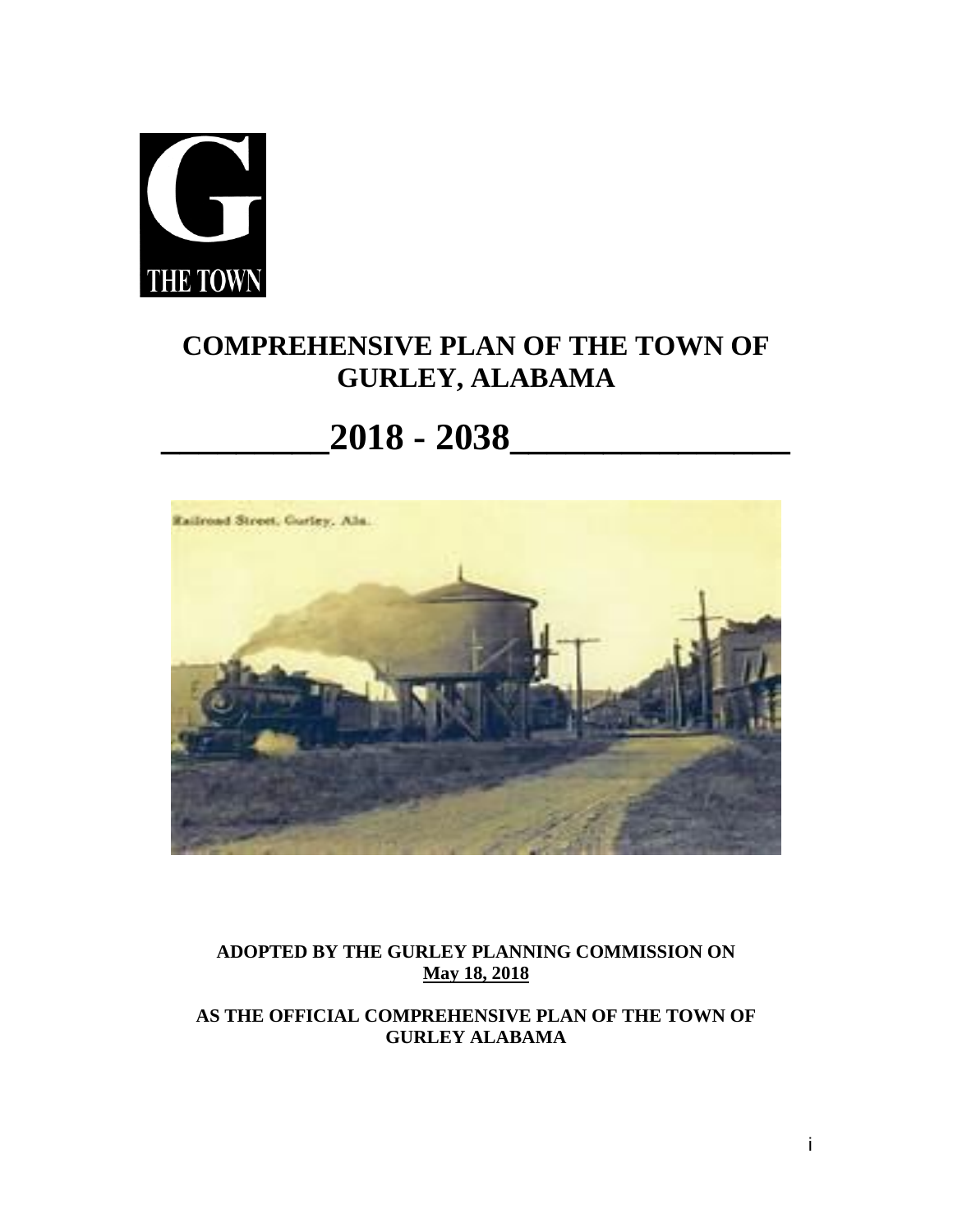# **THIS REPORT PREPARED FOR:**

# **GURLEY TOWN COUNCIL - GURLEY, ALABAMA**

Robert Sentell, Mayor Bill Dear Robert Wynn Gary Boyett Dorothy Johnson Andrew Whitten

.

#### **GURLEY TOWN PLANNING COMMISSION**

Joe Belles, Chairman Richard Meyers Dr. Judy Mobley Angela Gurley Eddie Hoff Bill Dear, Ex-Officio Robert Sentell, Ex-Officio Robert Hammons, Administrator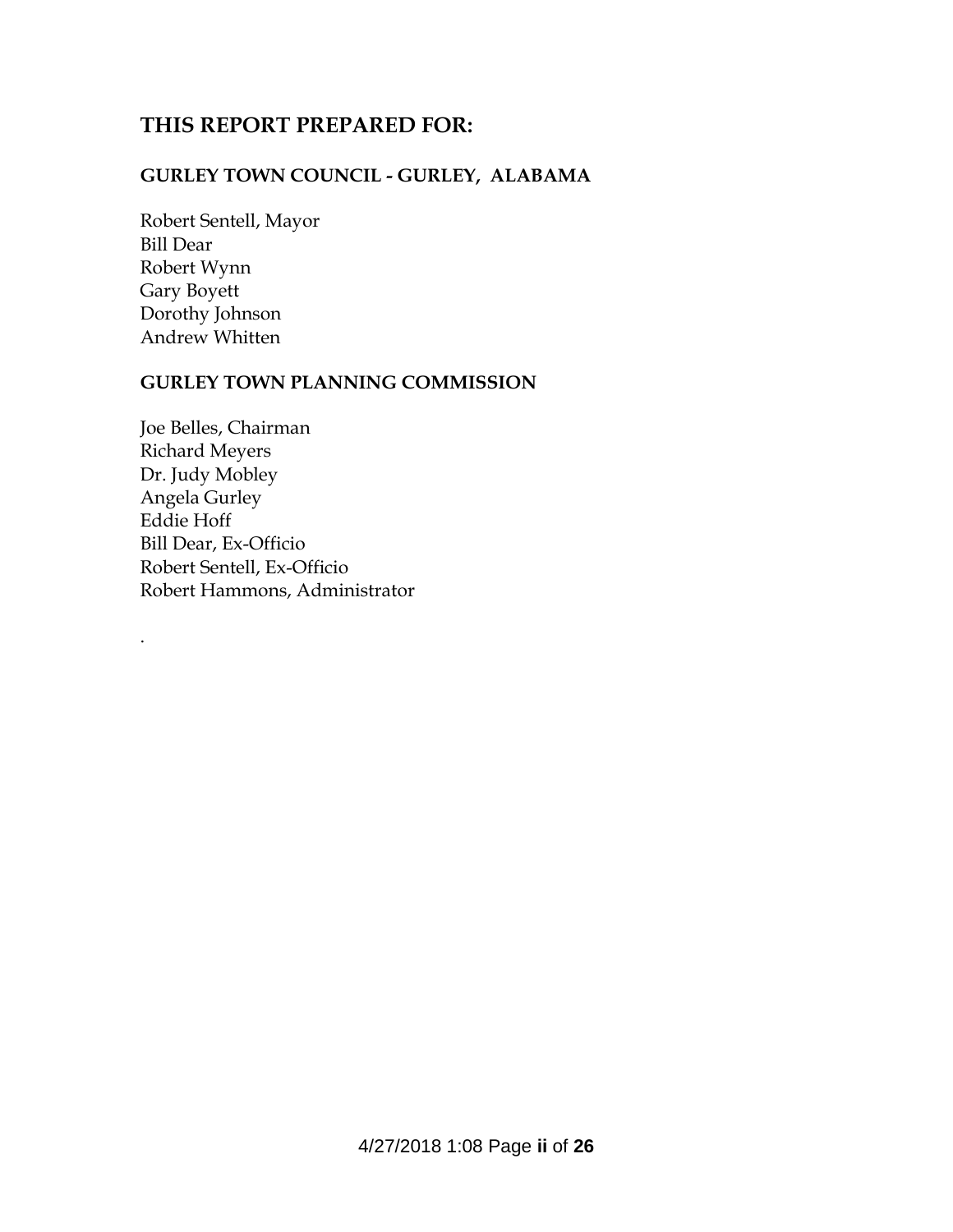# **ADOPTION OF GURLEY COMPREHENSIVE PLAN**

Adopting the Comprehensive Plan for the Town of Gurley

WHEREAS, the Gurley Town Council has the function and duty of developing and adopting a master plan for the physical development of the town; and

WHEREAS, this Town Comprehensive Plan was prepared to both update and supersede the previously adopted Comprehensive Plan; and

WHEREAS, this Comprehensive Plan provides a framework for guiding and accomplishing a coordinated development for the Town; and for continuing comprehensive area wide planning for the Town urbanized area to guide improvements over the next several years as well as the long-range period;

NOW, THEREFORE, BE IT RESOLVED, by the Gurley Town Council that the commission approves and adopts the Town Comprehensive Plan including maps and explanatory matter contained to serve as a guide for land use developments, and as a basis for the Council's review of proposed projects; and

BE IT FURTHER RESOLVED that the Council transmits this plan to the Town and all its departmental units, as well as appropriate state and federal agencies, and recommends consideration of adoption as a guide for development and improvements.

Adopted this \_18\_\_\_\_day of \_May\_, 2018.

*Joseph F. Belles*

 Joe F. Belles Gurley Planning Commission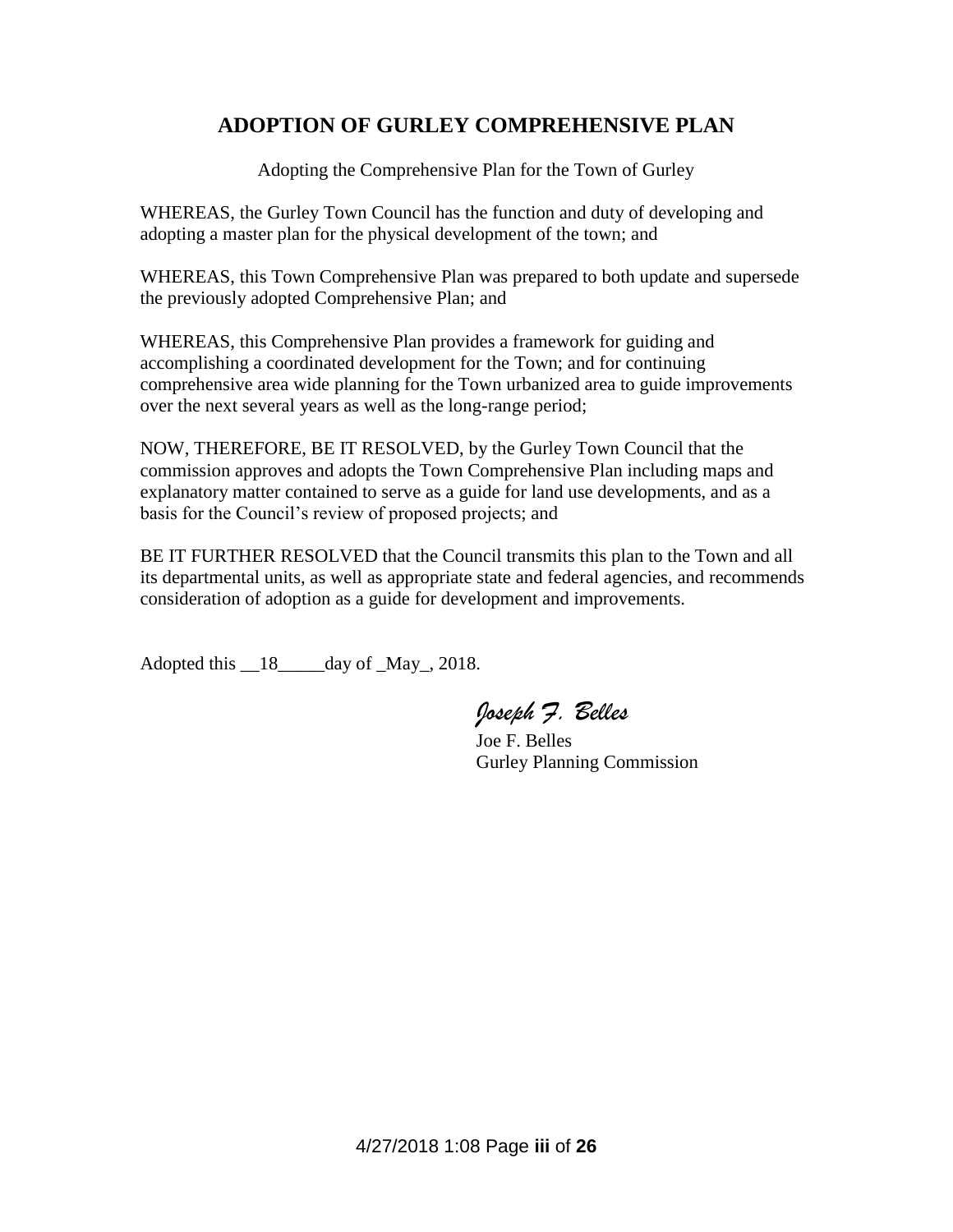### **Preface**

The purpose of a comprehensive plan, as stated in the Code of Alabama, 1975, Section 11-52-9, is this:

"The plan shall be made with the general purpose of guiding and accomplishing a coordinated, adjusted and harmonious development of the municipality and its environs which will, in accordance with present and future needs, best promote health, safety, morals, order, convenience, prosperity and general welfare as well as efficiency and economy in the process of development, including among other things, adequate provisions for traffic, the promotion of safety from fire and other dangers, adequate provision for light and air, the promotion of the healthful and convenient distribution of population, the promotion of good civic design and arrangement, wise and efficient expenditure of public funds and the adequate provisions of public utilities and other public requirements."

The above excerpt describes the legal purpose of a comprehensive plan under the laws of the State of Alabama. A long-range comprehensive planning process should incorporate all of the issues set forth in the laws and for the reasons described therein. A comprehensive plan is good, however, only to the extent that the citizens of a community, town or city are willing to oversee its implementation and periodic revisions.

#### FORWARD TO THE CITIZENS OF THE GURLEY AREA:

The preparation of the Gurley Comprehensive Plan represents a major effort toward achieving a desirable physical environment for the residents of the Town.

This Plan formulates plans and policies for all development, change, and redevelopment to be undertaken by both public and private means. The proposals contained in this Plan are based on thorough analysis of the forces acting on the Town, and its environment including: population, economy, resources, existing conditions and future development potential. This analysis has provided a solid basis for predicting what the future may offer. However, for this Plan to be meaningful, it must be understood and accepted as a guideline for both private and municipal activities.

This Plan is not a specific development program for any particular element of the Town, but rather a statement of policy regarding the Town's overall development, designed to provide direction and continuing to future decisions. The comprehensive Plan, encompassing a year 2038 future target date, is based on the present Town goals. As the goals change, so too must the Plan. The Planning process, therefore is dynamic. Continual study, re-evaluation, and modification in light of the changing nature of our times, will assure desirable growth and development in the Town of Gurley.

#### **Robert Sentell, Mayor**

#### **Town of Gurley, AL**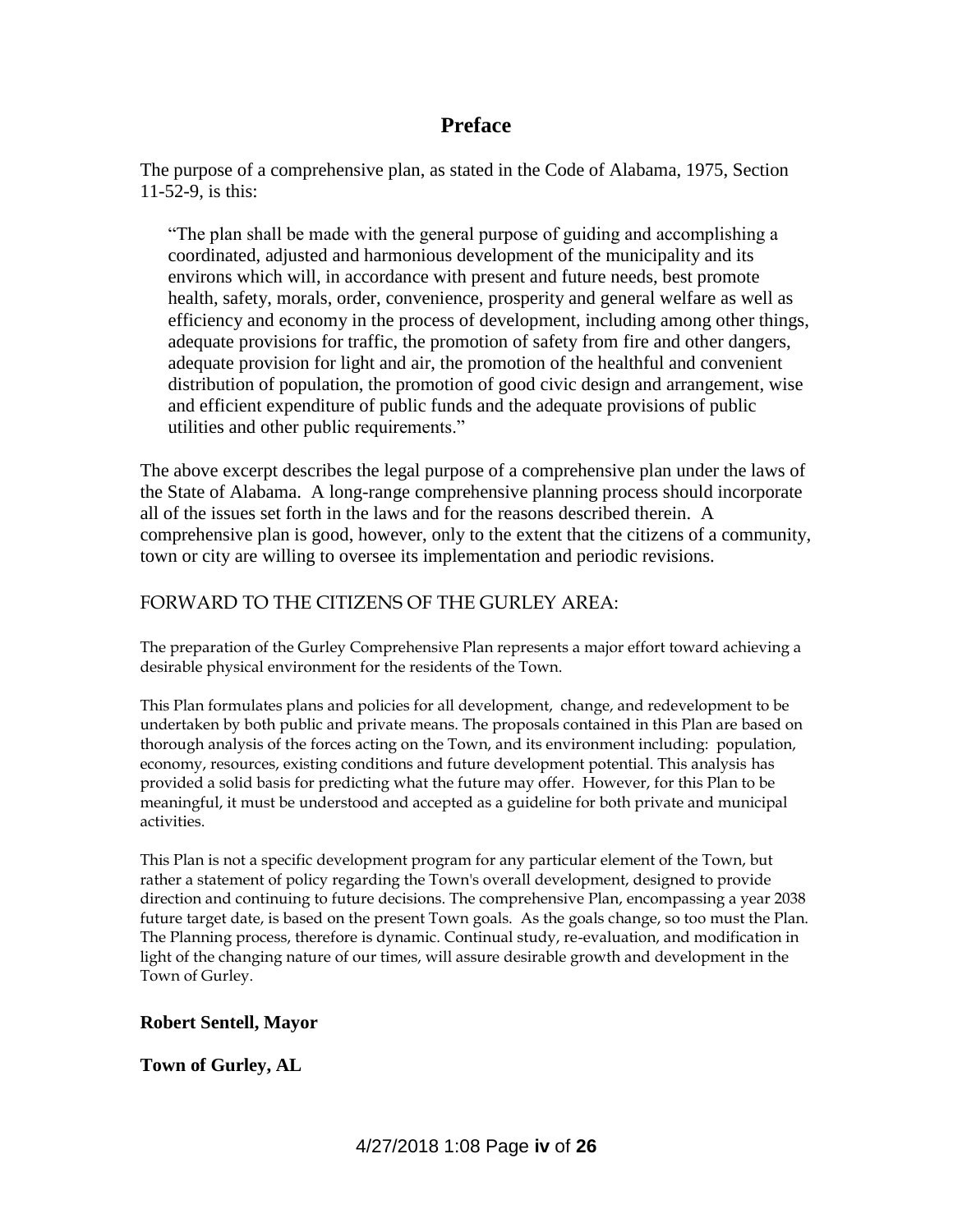# **Gurley Comprehensive Plan**

#### Contents

| <b>Part I. Evaluation of Current Conditions</b> |
|-------------------------------------------------|
|                                                 |
|                                                 |
|                                                 |
|                                                 |
|                                                 |
| .13                                             |

# Part II. Strategic Plan Vision, Strategy, and Process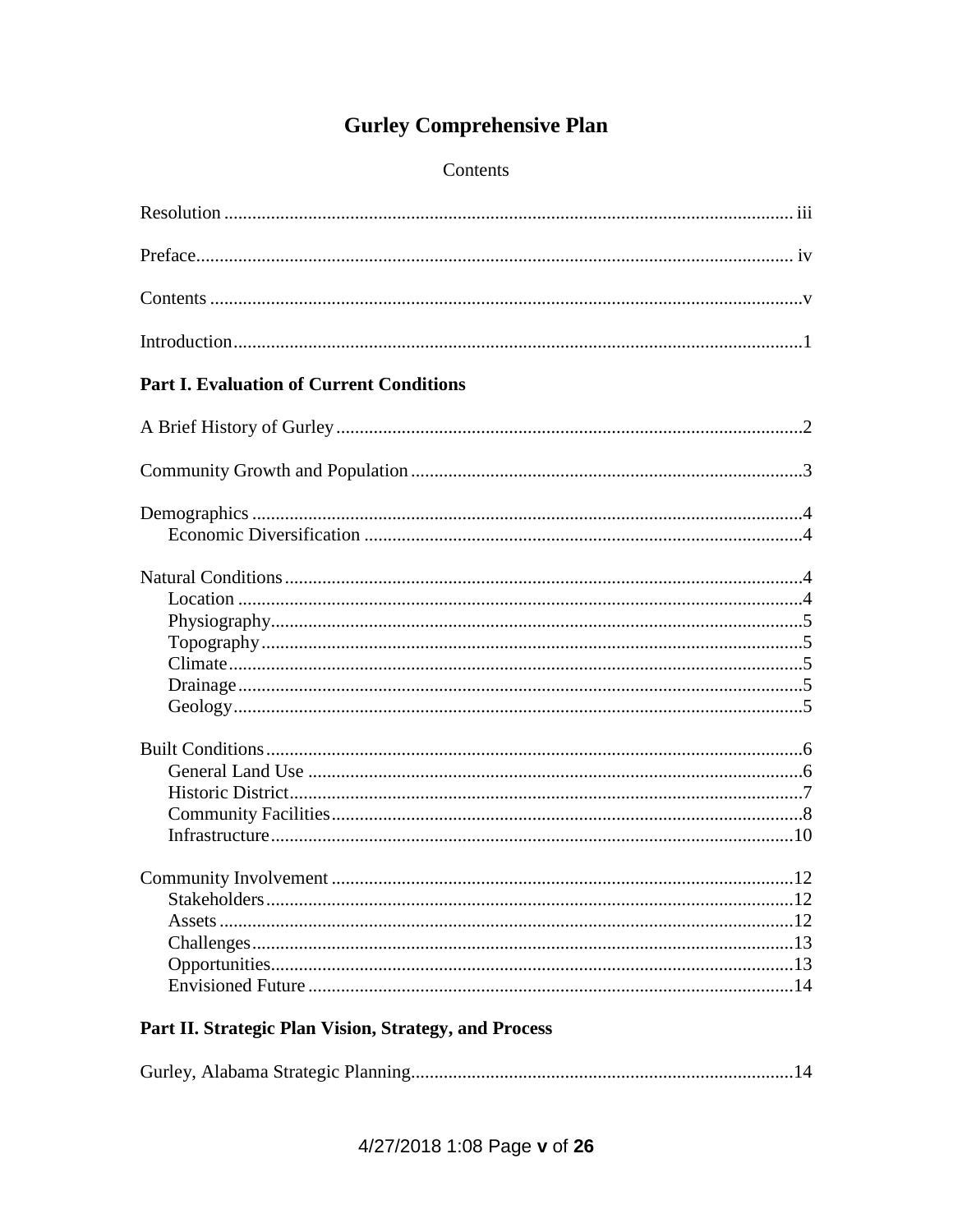#### **Part III. Implementation and Plan Maintenance**

#### **Part IV. Appendices**

| Appendix A. Smart Growth Concepts             |
|-----------------------------------------------|
| Appendix B. Demographics Summary              |
| Appendix C. Visioning and Goals Questionnaire |
| Appendix D. Goals and Objectives              |

#### **Part V. Map Supplement**

Surrounding Region and Urban Areas Gurley Area Population by Distance Current Land Use Gurley Community Facilities Gurley Historic District Traffic Counts East and West of Gurley Gurley Development Constraints Gurley Development Concept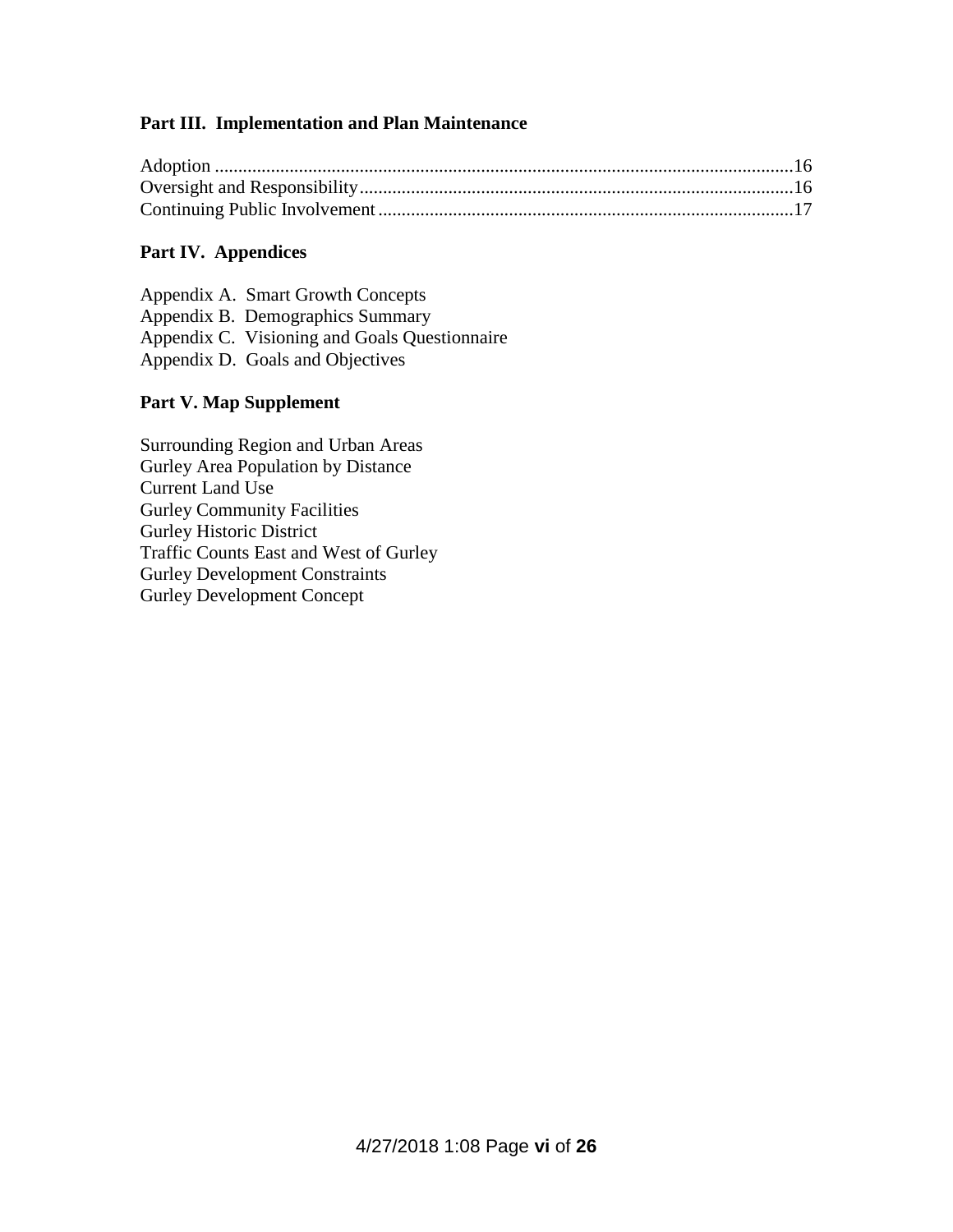# **Introduction**

Each year, the number of families relocating from urban areas to rural communities increases. Highways, communication technology, and the desire to raise families in a small town setting all contribute to the move. With Huntsville's growth exploding, Gurley is a natural choice for families to migrate to a small town setting. Located only 16 miles from downtown Huntsville and two miles from the Huntsville city limits, if this growth is not guided, the results may have a negative effect and result in undesired development.

The Town of Gurley, Alabama is located in eastern Madison County along U.S. Highway 72 between the Flint River and the Paint Rock River. The population of the town, according to Census 2010, is 801. Some years ago, U.S. Highway 72 was rerouted to bypass downtown through the southern portion of the town. Much of the town's commercial activity was expected to and did follow the traffic to the new highway. The town has an industrial park but is growing very slowly, with only one tenant for many years now. The town continues to aggressively manage wastewater disposal issues. It has developed a program for improvement to its sewer system. This is important for many reasons, among which are the environmental considerations of the unique ecological assets of the Flint and Paint Rock Rivers.

Gurley is a town of significant historic interest. The town's "Gurley Historic District" was included on the Alabama Register of Landmarks and Heritage on November 17, 1995 and on the National Register of Historic Places on June 2, 2004. Meanwhile, the growth of Huntsville and Madison County continues to move in the direction of this historic small community. The residents of the community are cognizant of the needs of growth while desiring to maintain the small town character of their hometown.

In a much needed effort to provide guidance to town leaders, the general economic and environmental conditions of the town had already made the development of a new plan a for future development and improvement. Therefore, the town of Gurley desires to undertake the development of a comprehensive study and plan for the entire community.

In 2011, the Town of Gurley developed an overall Smart Growth framework for new projects to fit into the natural and historical character of the community as a whole. This effort resulted in a defined plan to guide the replacement of our existing zoning code with a new form-based code in order to solidify the community vision for the future. Corresponding to this vision, the town set forth nine guiding principles on which implementation of a new form-based code would be used to strengthen the community by reinforcing existing development and encourage new development. (See Appendix A: Smart Growth Concepts) Together, the Zoning Ordinance and Comprehensive Plan must be used as a guide to ensure smooth transitioning to the form-based code.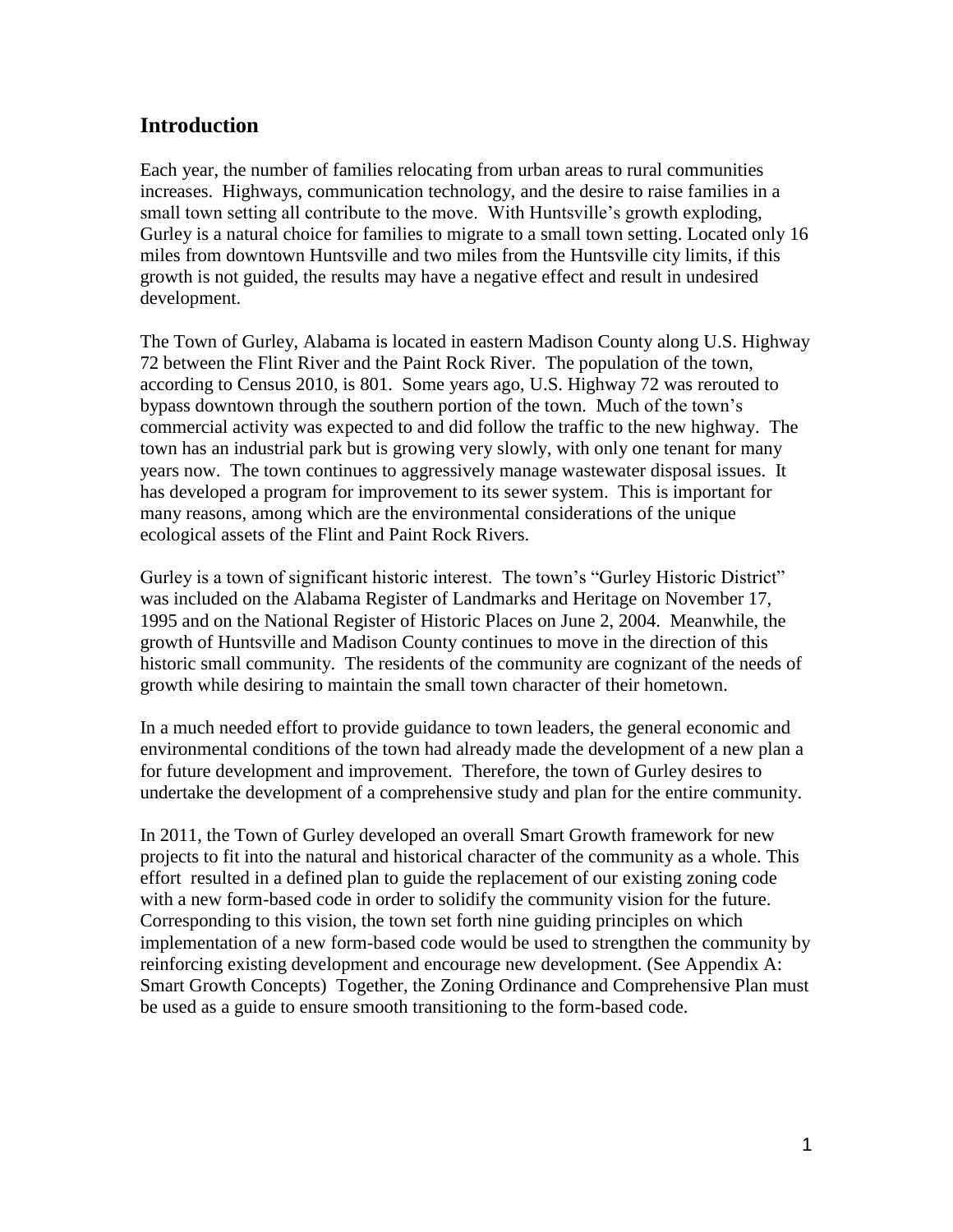# **Part I. Evaluation of Current Conditions**



#### **A Brief History of Gurley**

The Town of Gurley began its existence as a way station on the route from Huntsville to Chattanooga sometime soon after the establishment of Huntsville in 1819. Lying 16 miles east of Huntsville, Gurley was ideal for such a station, because of the location being in a valley between the Flint and Paint Rock rivers. At this time, the land was covered with the typical dense, old-growth forests common to the region. The natural springs and wells in the area were attractive to prospective settlers.

Around 1830, several families purchased land in the area, and built homes. Among them was John Gurley, who became the dominant land-owner in the area. Due to its geography, the Memphis and Charleston Railroad laid its tracks through Gurley in 1857. John Gurley seized the opportunity to construct a large cedar water tank near the railroad. The railroads of the mid-19<sup>th</sup> century were powered by steam and needed to stop to replenish their water supply. For the first time, the area had a name associated with John Gurley, as it came to be known as Gurley's Tank. Settlers in the area were also able to tap into the water tank, which made it the first community in Madison County to have its own water works.

After 1870, easy access to railroad transportation and the abundance of the forest allowed a lumber business to thrive in the valley. Gurley's Tank also developed retail businesses. Three hotels and two livery stables came into existence to serve travelers between Huntsville and Chattanooga. Proximity to the railroad also enabled it to become a shipping point for grain and hogs.

In 1890, John Gurley's son, Frank B. Gurley, donated one square mile of land adjacent to the water tank to serve as the town site. The town, then known as Gurleysville, was incorporated that year, with a population of 250 residents. It continued to thrive, and within a year of incorporation, had grown in population to 1,000. In 1891, there were three churches in the town. The Cumberland Presbyterian Church established the Robert Donnell Academy in 1893, which served as the first high school for Gurley, as well as a two-year college. Manufacturing began to move in, and Gurleysville became home to an Eagle Pencil Mill, a cedar bucket factory, a stave and hoop factory, and others. In 1896 the first post office was established, and Gurleysville became the town's official name, although it would soon be shortened to the present Gurley.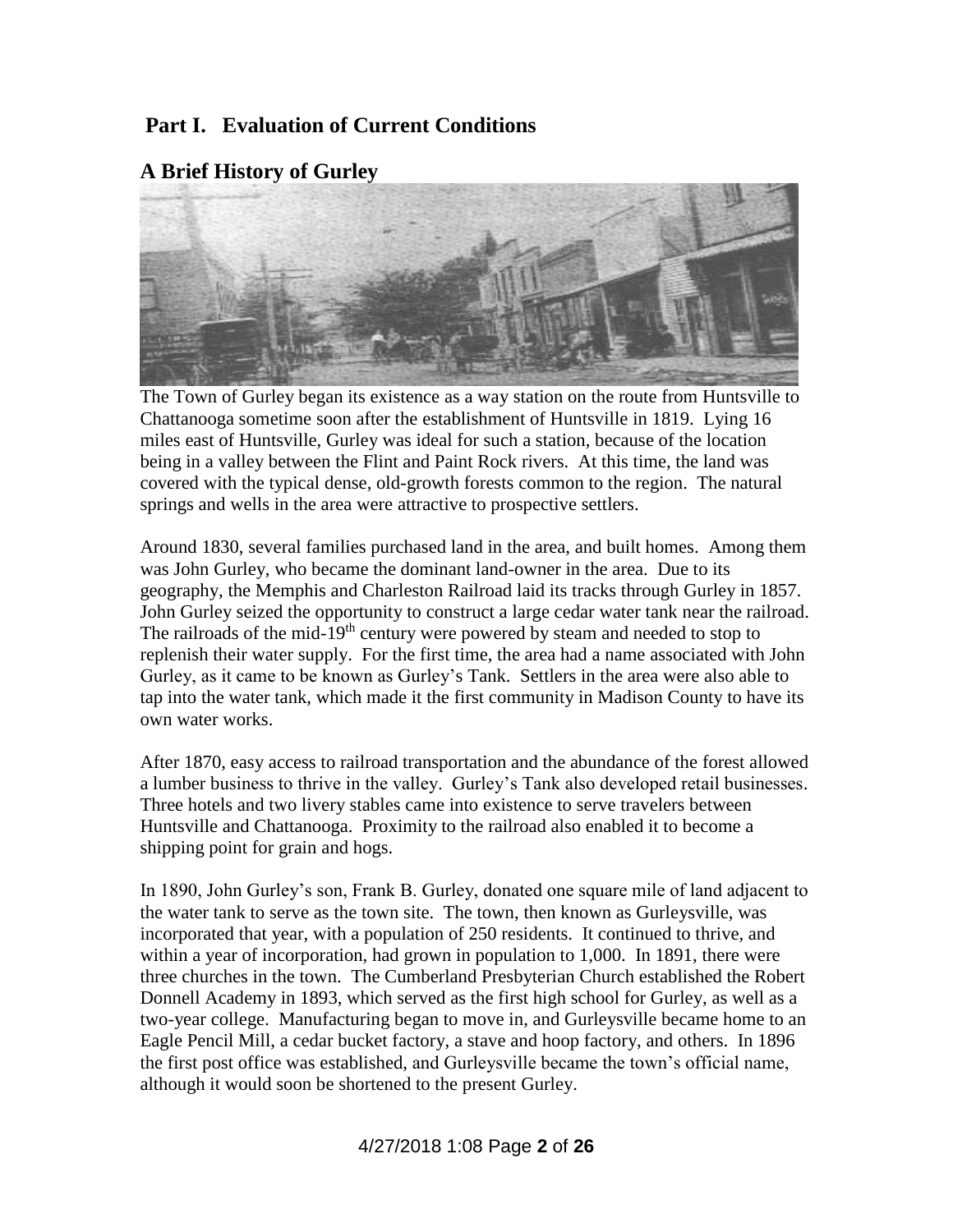Gurley continued to thrive well into the twentieth century. In 1907, Gurley was chosen by the State of Alabama as the site for the first County High School for Madison County, on the site of the Robert Donnell School. By 1909, the local newspaper, *The Gurley Herald*, was reporting a population of 1200. Fire almost destroyed the downtown area in 1923, but as late as the 1950's, the community still had a bank, five grocery stores, a drug store and a movie theater.

Gurley began to decline in population with the construction of U.S. Highway 72. Most of the commercial businesses located in Gurley relocated to the U.S. Highway 72 corridor to take advantage of the higher traffic flow. By 1970, Gurley's population had declined to 647 (U.S. Census, 1970).

Since that time, Gurley has rebounded. The explosive growth of Huntsville has allowed Gurley to serve as a bedroom community for Huntsville businesses, and once I-565 connected with U.S. Highway 72, the increased ease of access to transportation routes led to a very modest upswing in the town's ability to attract industry.

# **Community Growth and Population**

Gurley is a community in transition. Although Madison County has experienced dramatic population growth over the past several decades, the population of the town of Gurley has remained around 800 to 1,000 people.

As stated above, Madison County has experienced dramatic growth. It is expected that this growth trend will continue. In fact, it is expected that Madison will grow substantially over the next twenty years. Because of these areawide growth trends, historical population changes within the town of Gurley are thought to be a good indication of future growth. The local development climate, including: 1) the decision of the Base Realignment and Closure Commission (BRAC) to move significant military functions to the area; 2) the trend of growth and development outward from the city of Huntsville into surrounding areas such as Gurley indicate that Gurley should experience an upward trend of population growth in the near future.

It should be noted that growth patterns near Gurley are extremely dynamic. Even as this information was being collected, a major subdivision has been developed within two miles of the Gurley Town limits; McMullen Cove, which contains 1100 home sites. The median price of these homes is estimated at \$800,000. When completed, the subdivision plans to contain homes from \$250,000 to several million dollars.

It is difficult to predict the population growth of the town of Gurley into the mid term frame or even the near term future. Much of Gurley's growth rate will be dependent on annexation policy and the attractiveness of municipal services. It is then that Gurley has the opportunity to decide the extent and nature of its growth and does not need merely to accommodate growth.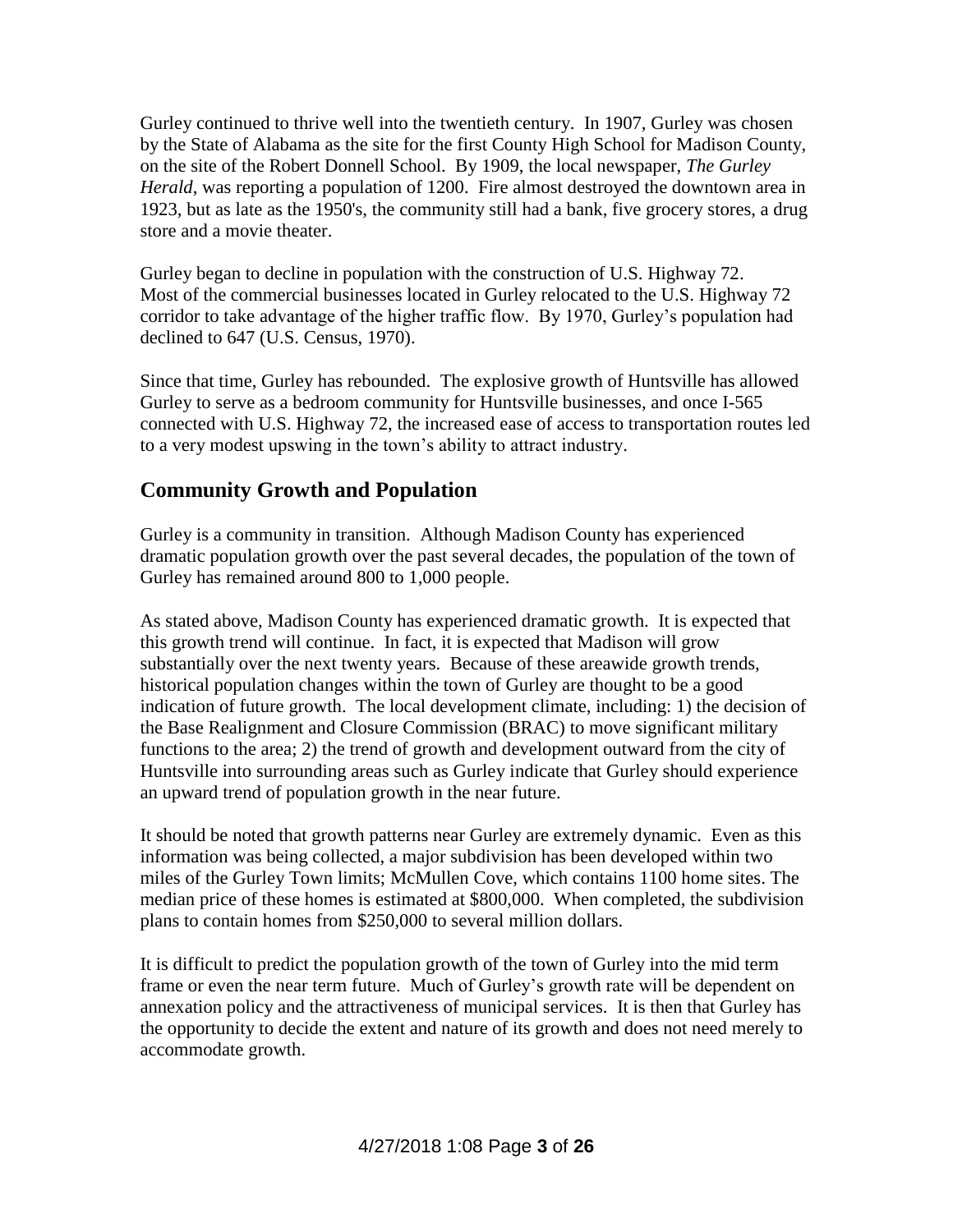# **Demographics**

#### **See Appendix B: Demographics Summary**

The following is a partial list of large employers in Madison County, AL:

**Madison County Schools Madison County 285 Technology Co/ Cummings Research Park University of AL Huntsville Calhoun College A&M University Oakwood College Huntsville Airport U.S. Army/ Redstone Arsenal Huntsville Hospital Huntsville City Schools The Boeing Company NASA Marshall Space Flight Center City of Huntsville**

The largest employers in the Town of Gurley include:

**Alldyne Powder Technologies**

**Madison County Elementary**

**Moss Lumber Industries**

#### **Economic Diversification**

Economic diversification refers to the mix or variety of industries, or lack thereof, present in a local economy. The Town of Gurley and the surrounding area is lacking in retail industry with only twenty-four establishments, this includes two full service restaurants and three fast food restaurants within the town limits. With an annual average daily traffic count, there is plenty of potential to support more restaurants and retail businesses. In a report by the University of Alabama it is noted that the available labor pool is willing to commute farther and longer for better jobs, typically for higher wages. Many are willing to commute for twenty or more minutes longer and travel twenty or more extra miles. The number of commuters will continue to increase as will the opportunity for additional retail and service industry in Gurley especially with the explosion of jobs created from the base realignment at Redstone Arsenal.

# **Natural Conditions**

#### **Location**

The Town of Gurley, Alabama is located in eastern Madison County along U.S. Highway 72 between the Flint River and the Paint Rock River. It is located about sixteen miles from Huntsville which is the nearest major city and about ninety miles to Chattanoooga.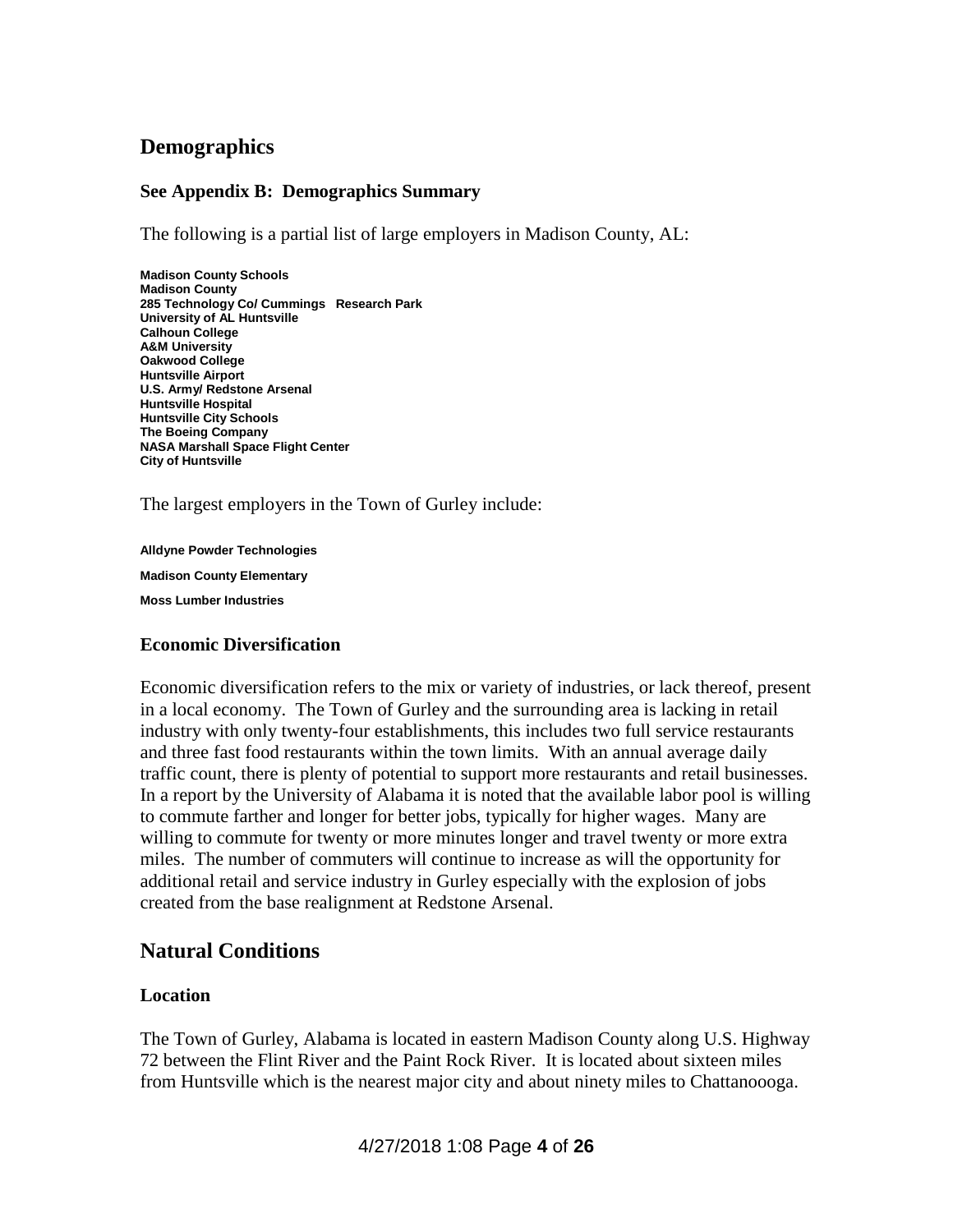#### **Physiography**

Gurley lies in the valley between Gurley Mountain on the North and Keel Mountain on the South. The main physiographic areas of Madison County are a remnant of the Cumberland Plateau in the eastern third of the County, and the smooth plain that is part of the eastern Highland Rim of the interior Low Plateau. In Alabama, this smooth plain includes the gray lands and red clay of the Tennessee Valley.

The Cumberland Plateau consists of the steep western facing scarp and outlying remnants that are predominantly steep to very steep, stony slopes. Small remnants of the smooth plateau occur on the crest of these outliers and on the plateau proper along the eastern County line. Hartsells, Muskingum, Rockland, and limestone soils are predominant in this mountainous country. The Highland Rim is predominantly undulating to rolling. The Highland Rim lies approximately a thousand feet lower than the crest of the Cumberland Plateau ridges.

#### **Topography**

The topography of Gurley is typical of the Cumberland Plateau (steep to very steep, stony slopes). This is the case in the Gurley area with slopes reaching 15% occurring along a narrow band following Hurricane Creek and Cove Creek. Elevation above sea level ranges from 640 feet to 1,560 feet, with the average being 640 feet over the majority of the Town.

#### **Climate**

The climate of the area is continental. It is humid, mild, and temperate, but there is a fairly wide range in temperature. The summers usually are long and have moderately hot days and fairly cool nights. In general, the winters are mild and pleasant with the temperature frequently falling below freezing during the night and occasionally remaining below freezing from one to three days or more. Snow is not common. The average date of the last killing frost in spring is April 12, and that of the first killing frost in fall is October 24. This provides an average frost-free period of 194 days. Average annual rainfall for the area is fairly uniform except for the fall season. Short periods of very dry or very wet weather are common, but severe droughts over long periods are rare. Severe windstorms are few. Electrical storms are fairly common but are usually not damaging.

#### **Drainage**

The drainage of Gurley is divided by two basins. The first basin drains to the Flint River via branches of Hurricane Creek. This basin comprises the western quarter of the Town and most drainage follows Sandy Branch. The second basin, comprising the remainder of the Town, drains east-southeast toward the Paint Rock River via Cole Spring Branch. The

4/27/2018 1:08 Page **5** of **26**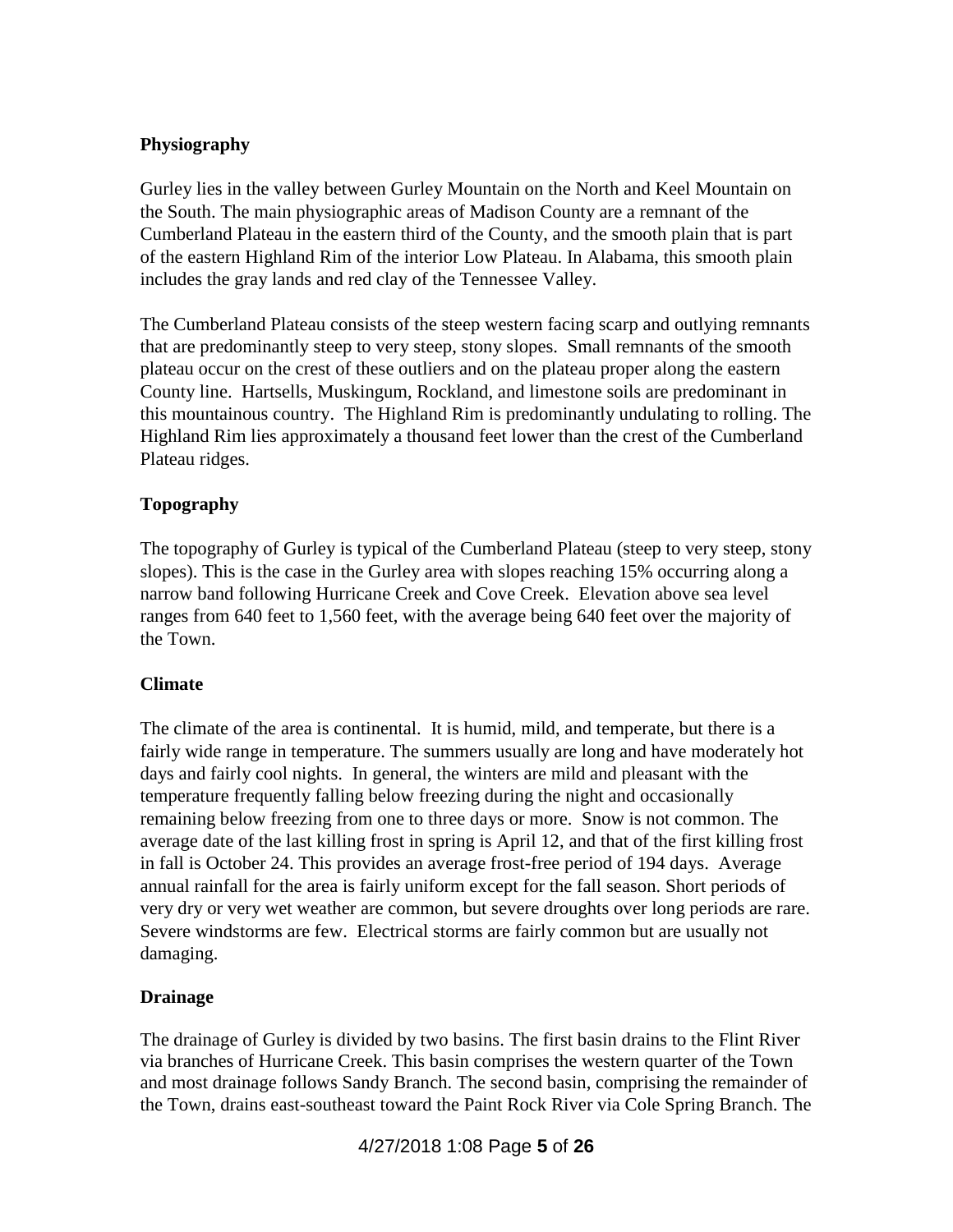local stream carrying drainage in this vicinity is known as Shanty Branch.

#### **Geology**

South of U.S. 72, the Town is underlain by the Gasper Formation and Saint Genevieve and Tuscumbia Limestone. In most of the area north of U.S. Highway 72, the Gasper Formation and Saint Genevieve Limestone have been eroded away, and the area is underlain by Tuscumbia Limestone.

In areas underlain by limestone, pollution problems frequently occur where sewage stabilization lagoons or septic tanks are used. Even where a mantle of unconsolidated materials overlies bedrock, excessively permeable conditions may exist because of extrained chert formations, fragments or limestone boulders. Sudden lagoon failures have been documented in such areas when large parts of lagoon bottoms have collapsed into solution cavities in the underlying bedrock. The suitability of these areas for a particular method of waste disposal should be divided on a site by site basis. Since solution cavities are common in limestone bedrock, foundation studies should be made by a qualified engineering geologist or engineer prior to construction.

# **Built Conditions**

#### **General Land Use**



A study of the existing land use in the vicinity of the Town of Gurley was performed in the course of this study. The study was conducted somewhat beyond the town limits in anticipation of growth and annexation. It was based on both aerial photography and field reconnaissance. The information was catalogued using the standardized Land Based Classification Standards established by the American Planning Association.

The vicinity of Gurley is largely dominated by agriculture, forestry and hunting lands. The quality of hunting is considered by those in the community to be a distinct asset of the area.

Traditional neighborhoods, some of which are located in an historic district, are clustered near U.S. Highway 72. By far, most residential development in the Town is single family residential. The overall density of residential development is relatively low. Although scattered, conventional residential areas lie to the north and south of the center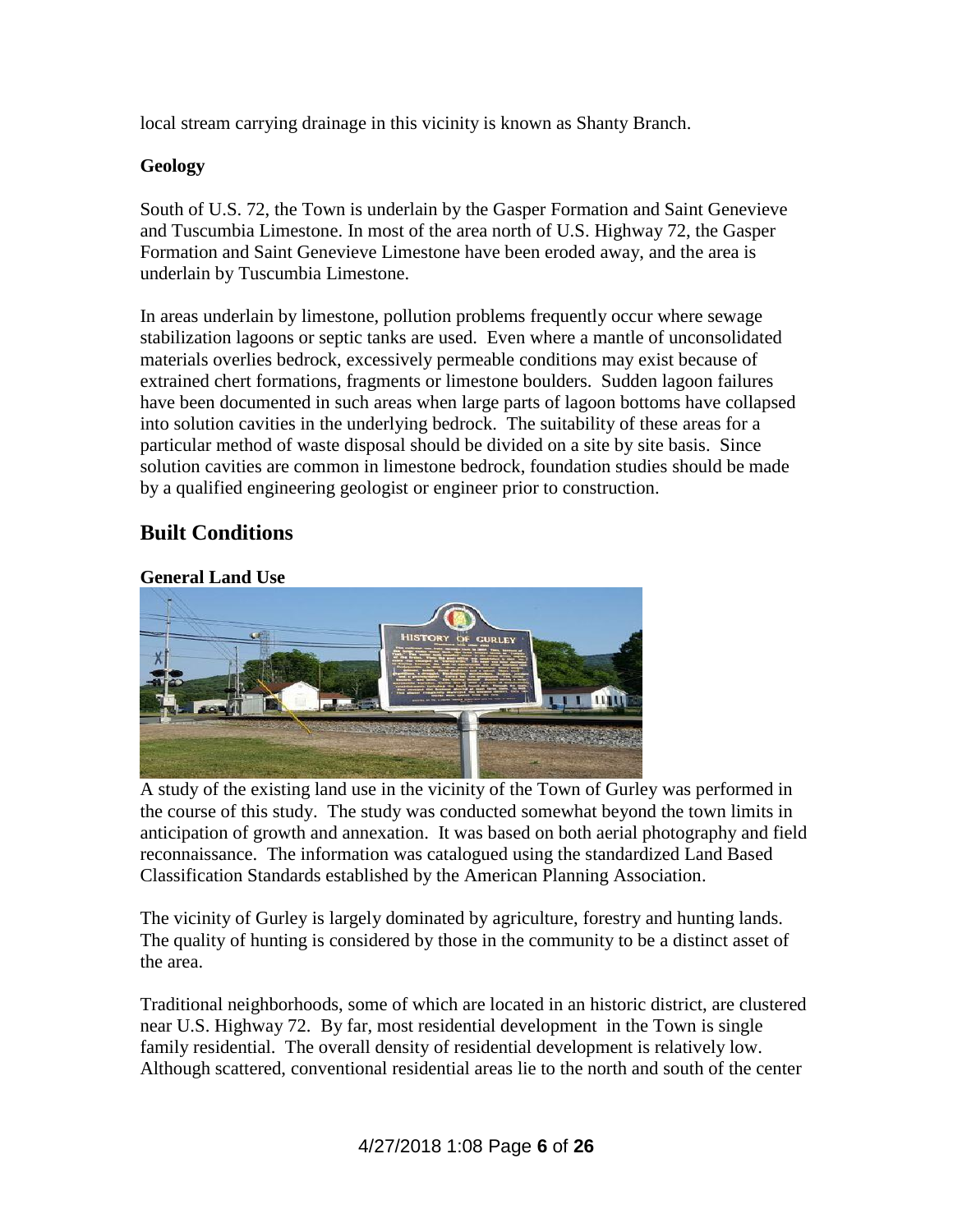of town with an extensive, large-lot residential area just south of the town limits on Keel Mountain.

Commercial areas are almost exclusively limited to the strip along U.S. Highway 72 and Walker Street. A wood products company dominates the highway commercial area as one leaves town to the east.

A new institutional core along Walker Street includes the Town Hall, Library, Park and Fire Station. This is only one block from U.S. Highway 72 and one block from First Street. It is expected that the this institutional core will develop as will a commercial core at First Street and Walker Street as well as U.S. Highway 72.

#### **Historic District**



The first thing you notice about Gurley is the beautiful mountains surrounding the town. Even though Gurley is divided by U.S. Highway 72 the town is still distinctive with Moss Lumber at one end of town and fast food restaurants at the other end. The Gurley Historic District has great appeal although it is not visible from U.S. Highway 72. The district was listed on the National Register of Historic Places by the U.S. Department of Interior on June 2, 2004. The Gurley Historic District extends eastward along Section Line Road, Railroad Street, Maple Boulevard and Church Street between Gurley Pike and Jackson Street. There are 93 sites in the district with the majority being residential except the core commercial area along Joplin Street, four religious buildings, a cemetery, a public utility building and a school. Of the 93 sites 24 do not contribute to the historic area, these include modern ranch style dwellings, manufactured houses, and commercial buildings. The Gurley Historic District exemplifies a small rural community that prospered in the late nineteenth and early twentieth centuries. The buildings that make up the historic district were constructed from 1874 to circa 1950, with the majority dating from 1891 through 1930 which was the town's greatest period of population growth. The style of most of the buildings is common folk forms with the patterns represented gable front, gable front and wing, side gable, single pen, massed plan, pyramidal, ell, and foursquare. However, there are nine buildings that represent these major architectural styles: Queen Anne, Gothic Revival, Craftsman, and Tudor Revival. Collier Cemetery located on Cherry Tree Road was added to the state's historic register in June of 2007. The cemetery dates back almost 200 years and contains the remains of several generations of Madison County families. This is the third cemetery in the county to be added to the register.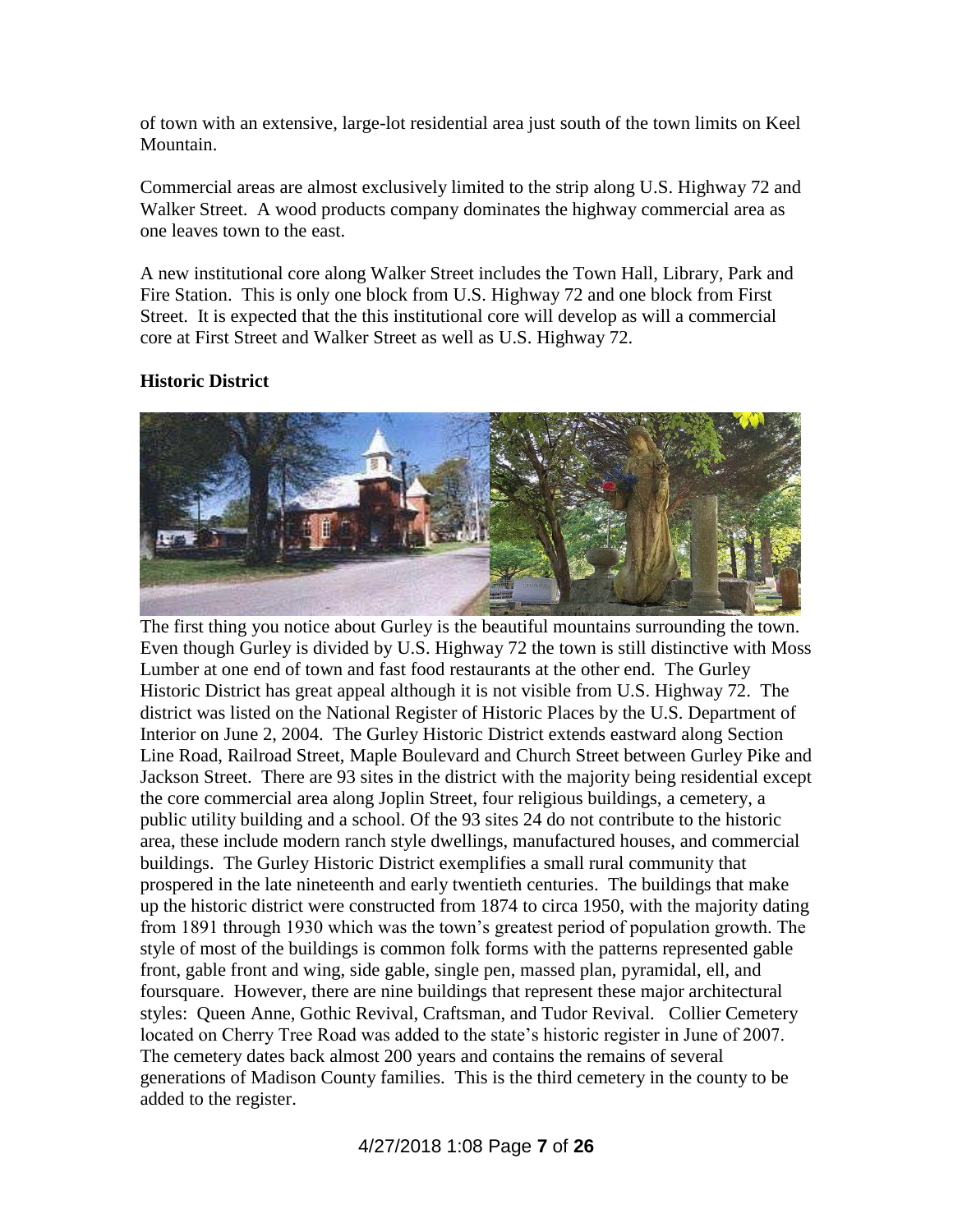#### **Community Facilities**

The purpose of the community facilities portion of the plan is to inventory and evaluate, in terms of current and future needs, the location, type capacity and area served by both existing and proposed public facilities within the Gurley area.



*Administration.* Direct administration for the Town of Gurley is conducted from the Gurley Town Hall, located on 235 Walker Street. The building was constructed in 1970 with 1,500 square feet. The following areas are located in the building: Mayor's Office, Town Clerk's Office, Council room used for court, and Water Board.

The current town hall does not adequately meet the needs of the community and

more space is needed. There a couple of different options the town may consider. The first is to build a new Town Hall. Another option would be to tear down the old town hall and construct a new one in its current location. The final option would be to renovate the current town hall. The Town Hall should be more visible and attractive to the community.



*Library.* The library is a 2800 square feet facility which was built in the year 2000. It is located at 225 Walker Street. An adjoining lot was purchased for the purpose of adding a wing to the existing building in the future. The library is part of the Huntsville – Madison County Library system and offers books, books on tape, videos/DVDs, and computers with internet access. It is used extensively by the community and is well maintained.

*Police Protection*. The Town of Gurley Police Department is located in the Town Hall and consists of the Chief, four full time officers and two part-time officers. Currently there are police vehicles for each full time officer and the Chief; who provide service to the Gurley area. Budget for the police department has been increased to \$332,148 for FY2017 which supports the community policing efforts and contributed to the low crime rates for the Town of Gurley.

*Fire Protection*. The Gurley Fire Department has a Chief and Deputy Chief which manage a staff of volunteer fighters and EMT's that operate out of two stations in the Town of Gurley. A third plot of land has been purchased by the Fire Department

4/27/2018 1:08 Page **8** of **26**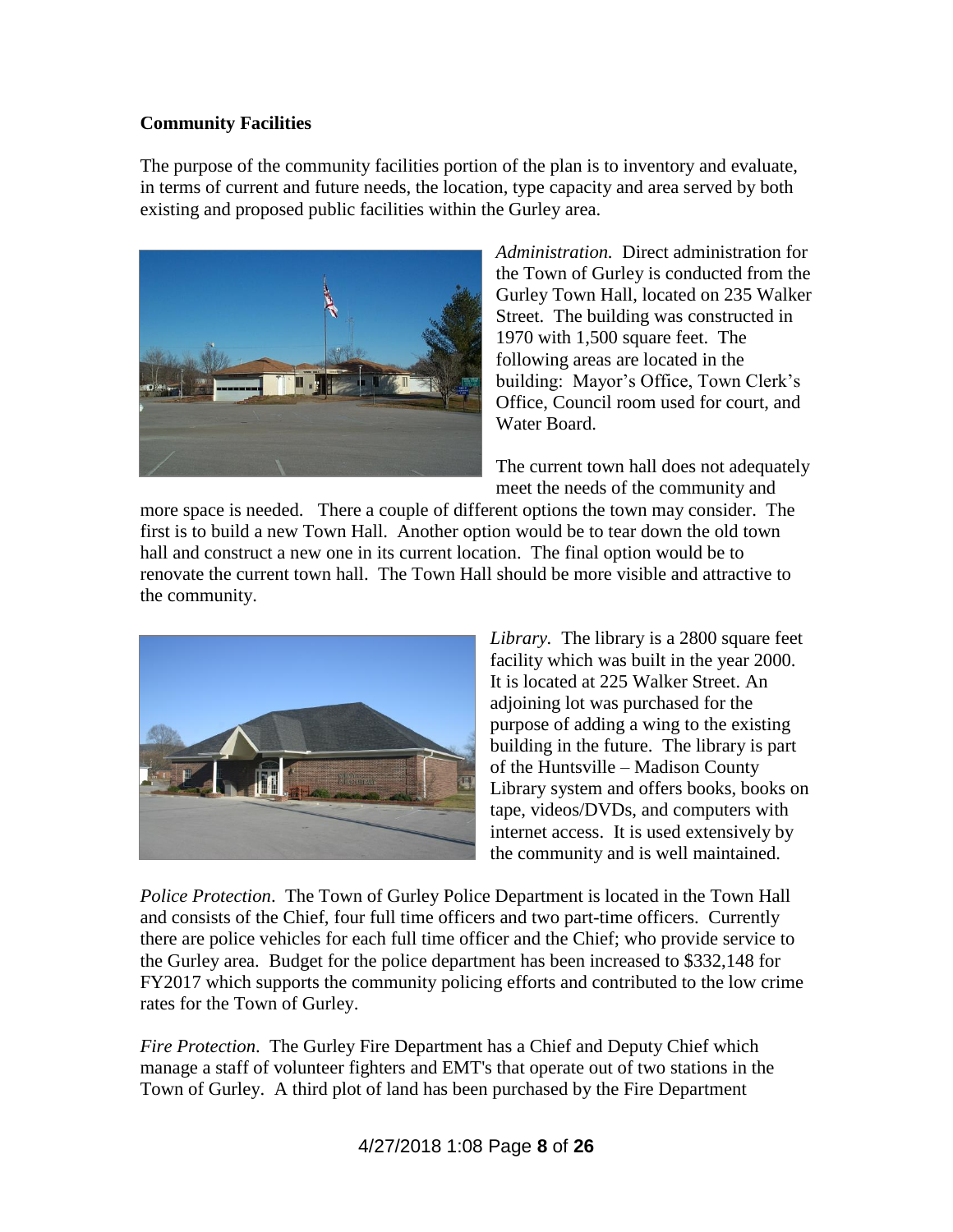anticipating future growth to the west and south of the current Town limits. The department services a population of 4,285 within 47 square miles. The Gurley Fire Department also backs up departments in Madison county and departments in Jackson County.

Two stations are located at 235-A Walker Street, adjacent to City Hall and the Police Department. One station has a single bay door, two truck bay, office space, bath, and kitchen area. Additional equipment storage is located at the Town Hall which houses a pumper truck and equipment.

*Educational facilities*. The residents of Gurley are served by two schools, both of which are administered by the Madison County School Board. The Madison County High School is located at 174 Brock Road and the Madison County Elementary School located at 173 Wood Street.



*Recreational facilities*. There are two parks in Gurley. The Gurley Recreation Center is located at 311 Third Street and is operated through the Madison County Rural Recreation Department. This 20-acre facility has a swimming pool, lighted baseball/softball field with bleachers, and parking. The center offers an array of youth sports including baseball, basketball, and swimming. The recreation center is in need of updating.

In addition to this center the Charles Stone Park, is located next to the Town Hall. It offers passive recreation on 3.25 acres with picnic/open space and a half mile paved walking trail. The Town plans to continue improving the park. It is a quaint park and complements the Town Hall. This park serves as a neighborhood park for the small concentration of low and moderate income residents in the Church Street and Section Line Road areas.

Low and moderate income persons have equal access to the YMCA facilities, subject to being able to afford the fee. Under certain programs, membership fees are waived

As it stands, Gurley has an acceptable amount of parkland space for its current population. As Gurley grows, it should consider additional parkland for its residents. A rule of thumb to go by would be to have one to two acres of neighborhood parks for every 1,000 people or a minimum or fifteen acres. Additionally, a town should have five to eight acres of community parks for every 1,000 people or a minimum of 25 acres. Although it is not an immediate concern, over the next five to ten years, Gurley should

4/27/2018 1:08 Page **9** of **26**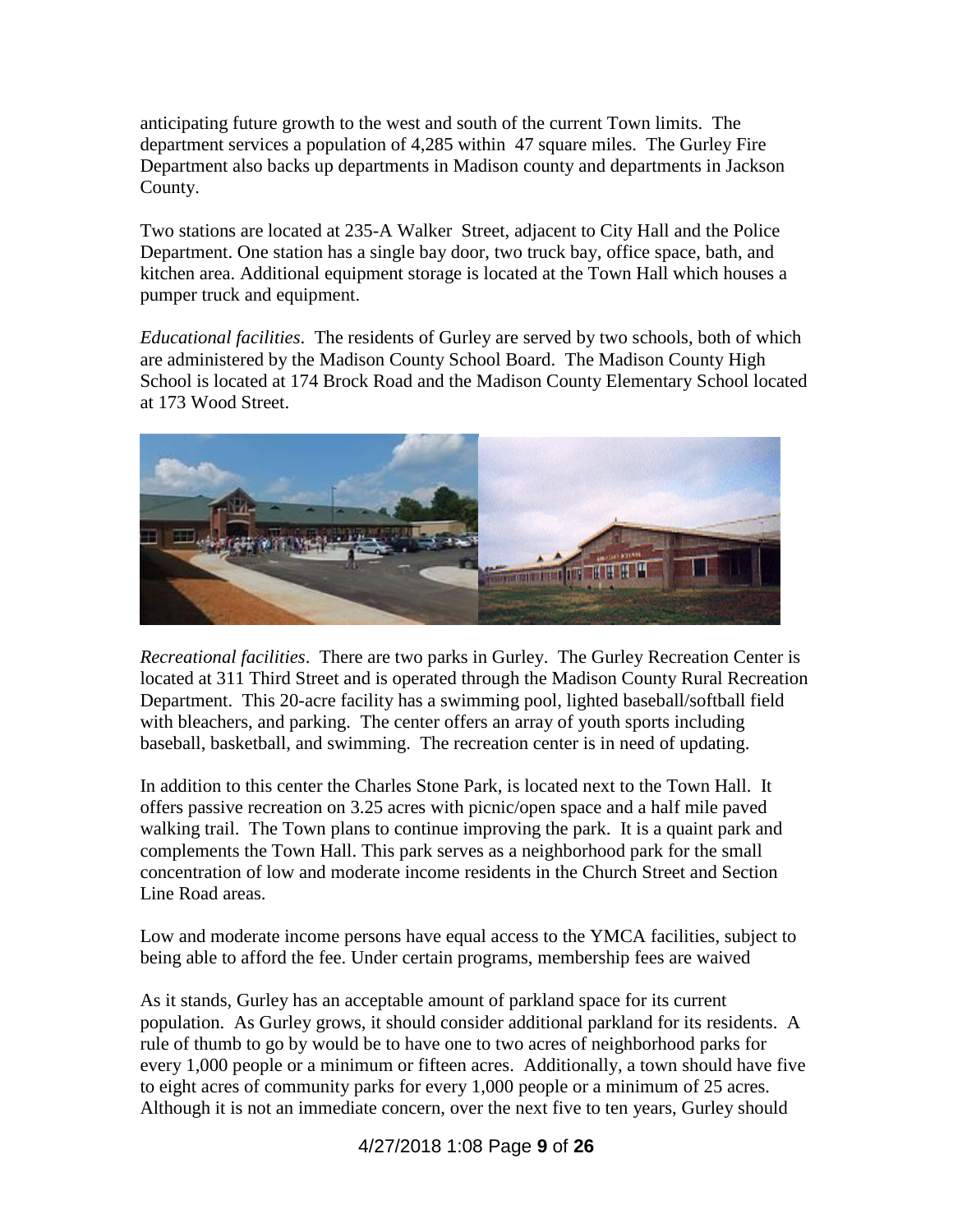consider new neighborhood parks both north and south of US Highway 72 to serve near term population growth.

*Healthcare facilities*. The Town of Gurley has Medical Clinic located off of U.S Highway 72. This is more than adequate for the population size of Gurley. The facility is categorized as a family practice. There are also a children's clinics located on Walker Street and Wood Street. Within 25 miles there are three hospitals that serve the residents of Gurley. There are two in Huntsville and one in Scottsboro.

#### **Infrastructure**

*Transportation Facilities.* The Huntsville area has a Metropolitan Planning Organization for transportation planning which includes Madison County and the municipalities of Huntsville, New Hope, and Triana. The Town of Gurley is an active member of the Citizens Advisory Committee which provides recommendations to the MPO regarding transportation planning, however, the Town of Gurley is not included as a voting member of the organization. U.S. Highway 72 is the principle arterial through the Town of Gurley and the Town is currently in discussions with Huntsville for widening Little Cove Road to provide major access between U.S. Highway 72 and Highway 431. The Town of Gurley has over 55,000 linear feet of road surface in its jurisdiction. Madison County is responsible for the maintenance of about 35% of the paved roads in Gurley and the state is responsible for about 12%. All other roads are generally in good condition with regular maintenance supported by the tax base.

Low and moderate income residents are well served by paved streets in good condition. However, none of the streets have curb and gutter so there are drainage problems along many streets due to inadequate cross drains and inadequately sized ditches.

*Potable Water Facilities.* There are five full time maintenance employees and one parttime certified water/sewer personnel that maintain the water and sewer systems and also perform street maintenance and solid waste disposal. The Town of Gurley purchases groundwater from Madison County with a design capacity of 0.274 MGD which is an average production of 0.203 MGD. The maximum production is 0.466 MGD and total storage of 0.4 Mgal. There are 454 water customers and 385 sewer customers. Water is offered up to one quarter mile beyond the town limits. However, with limited exceptions, sewer is only provided within the town limits.

*Wastewater Facilities.* The Gurley Waste-Water Treatment Plant (WWT) is an extended aeration activated sludge treatment system used by the Town of Gurley to treat their sanitary waste. Gurley is currently receiving bids for a \$500,000 upgrade to the WWTP facilities which will considerably increase the capability to serve current and future customers. The funding for this project is locally funded from the State Revolving Fund and the town has received approval of \$200,000 principle forgiveness on the loan amount. This project is proposed to make improvements to bring the WWTP into full compliance with the National Pollution Discharge Elimination System (NPDES) Permit. The Town of Gurley has an estimated sewer population of 89% or approximately 713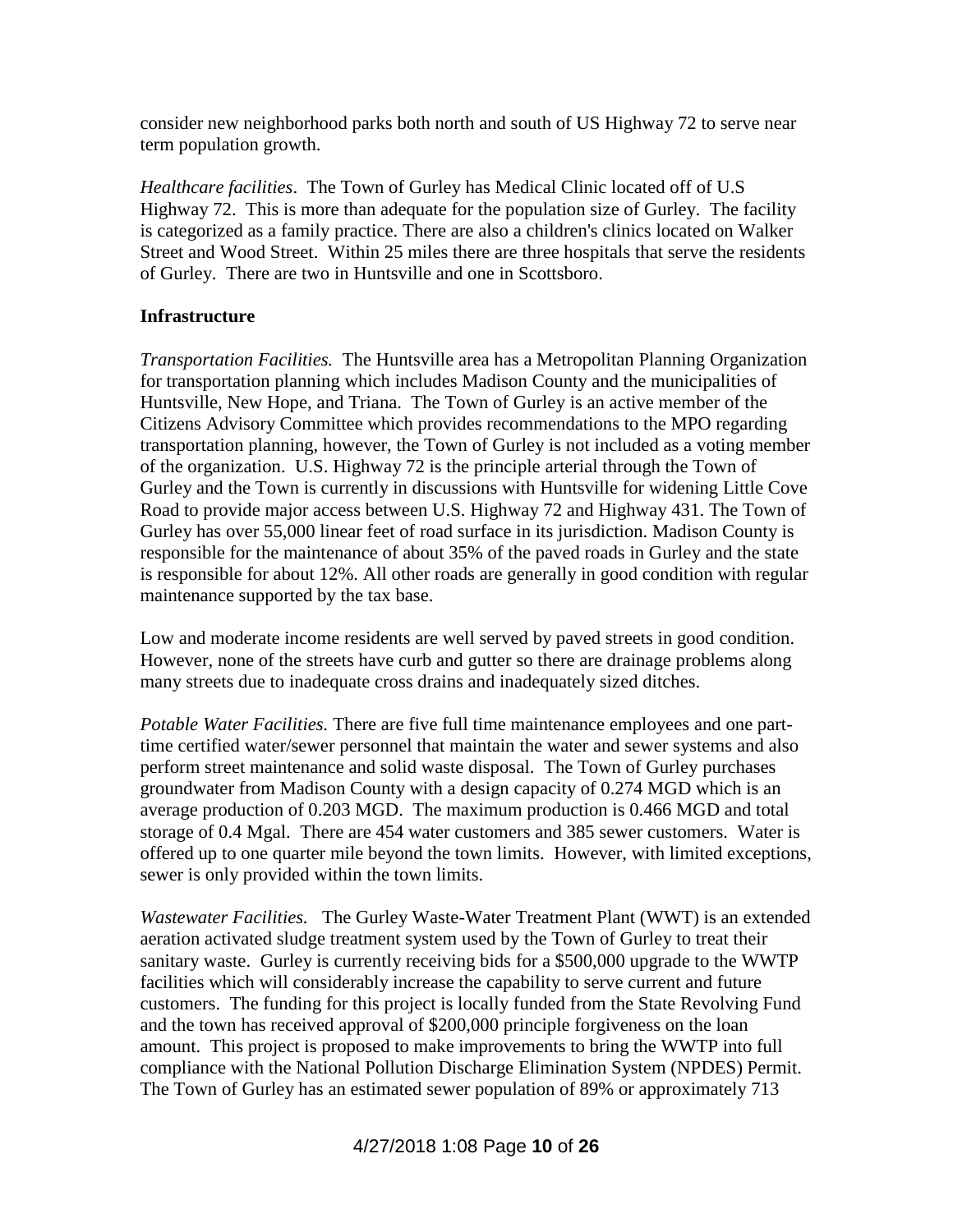people. The remaining population of the Town that is not provided sewer service are the 11% (approximately 88 people) mostly located in the higher elevations. Approximately 89% of the Town will benefit from the improvements made to the WWTP and collection system.

 Industrial users in the Town of Gurley are TARHA#1 and TARHA#2 (subsidized housing areas). TARHA#1 discharges an average of 1,370 GPD and TARHA#2 discharges an average of 600 GPD. No analyses are available for the waste stream discharged to the sewer. Wastewater amounts from industrial users are minor. Some of the discharge from the industries in Gurley is sanitary waste ad does not appear to pose any significant problems to the treatment system. The existing collection system has inflow/infiltration issues. Some rehabilitation has been completed, but more is needed.

*Sanitation and Solid Waste Disposal.* Madison County provides solid waste disposal once a week to all residents and businesses. Also, the Town of Gurley once a week picks up for disposal items such as grass limbs, and other items that the county will not pick up. The Town disposes of these items not safe to burn in the Huntsville landfill and in addition has a site outside the town limits for all organic materials to be burned. This site is used exclusively by the Town of Gurley. There is a nominal fee charged to all residents for this service.

*Flood and Drainage Facilities.* Gurley is generally free from major flooding problems associated with the two major rivers in the area – the Flint River and the Paint Rock River. However, there are limited facilities for the control of stormwater runoff. Most water is carried through a system of open ditches and local streams. Drainage problems in the community are mainly attributable to undersized culverts and inadequate drainage ditches which result in restricted flow during periods of heavy rains. However, this problem has been significantly reduced due to the widening and clearing of Sandy Branch which drains storm water from the northwest part of the Town. The Town is working with Madison County and local landowners to improve drainage for eastern sections of the Town.



#### **Community Involvement**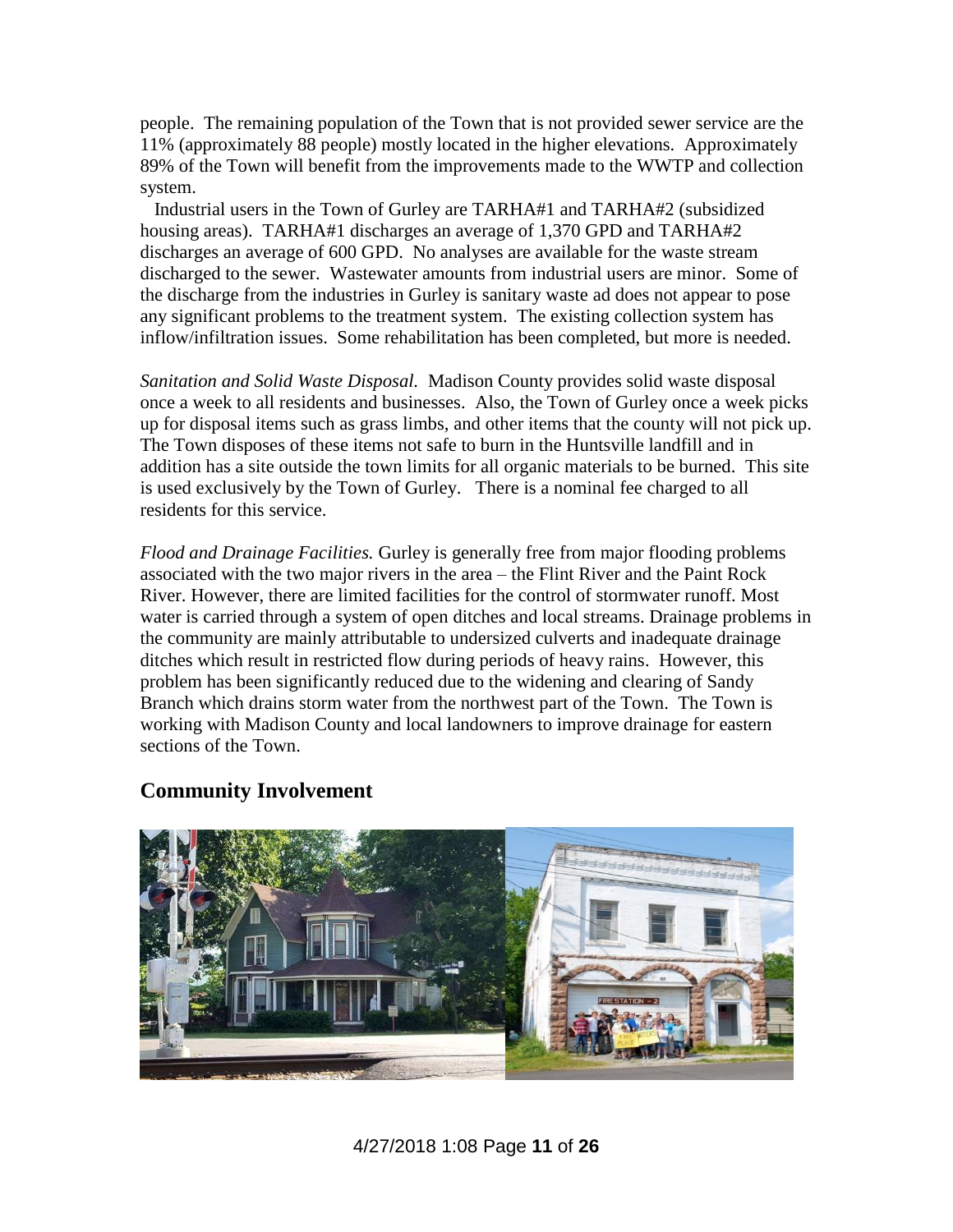Visioning is a process used to find out what the residents, businesses and other stakeholders citizens in a community want for the future. A vision is the overall image of what the community wants to be and how it wants to look at some point in the future. Meetings and workshops were held with Town officials and the citizens to gather information about the Town of Gurley. In addition, a review of community stakeholders was prepared in order to consider those who should be involved from the standpoint of implementation as well as from the standpoint of community planning.

#### **Stakeholders**

- Mayor and Town Council
- Gurley Planning Commission
- Gurley Residents
- Madison County Elementary School and Madison County High School
- Gurley Recreation Center
- Gurley Masonic Lodge
- Gurley Lions Club
- Gurley Lioness Club
- Gurley Historical Society
- Gurley Senior Center
- Friends of the Gurley Library
- Several area churches
- Gurley Senior Center
- Numerous area businesses

#### **Public Opinion**

It takes the community working together to make positive changes for the future. Three public workshops were held to discuss the future of Gurley. The first workshop was held November 21, 2006, the second on March 20, 2007 and the third on April 10, 2007. Members of the community in attendance including residents and Town officials. The overall desire of the community was to retain the small town atmosphere while encouraging planned growth. These workshops contributed significantly to basis for establishing planning goals for the Town of Gurley at the time, and many of the recommendations remain valid today. (See Appendix C: Visioning and Goals Questionnaire) The Planning Commission continues to hold monthly meetings to transact business and gather public comment which is used in the formulation of this plan. This is exampled in a major renovation of Madison County Elementary which maintained elements of the existing historical buildings while providing the most modern learning environment for our children.

#### **Assets**

- Small town atmosphere
- Neighborly atmosphere
- Parades
- Schools, Churches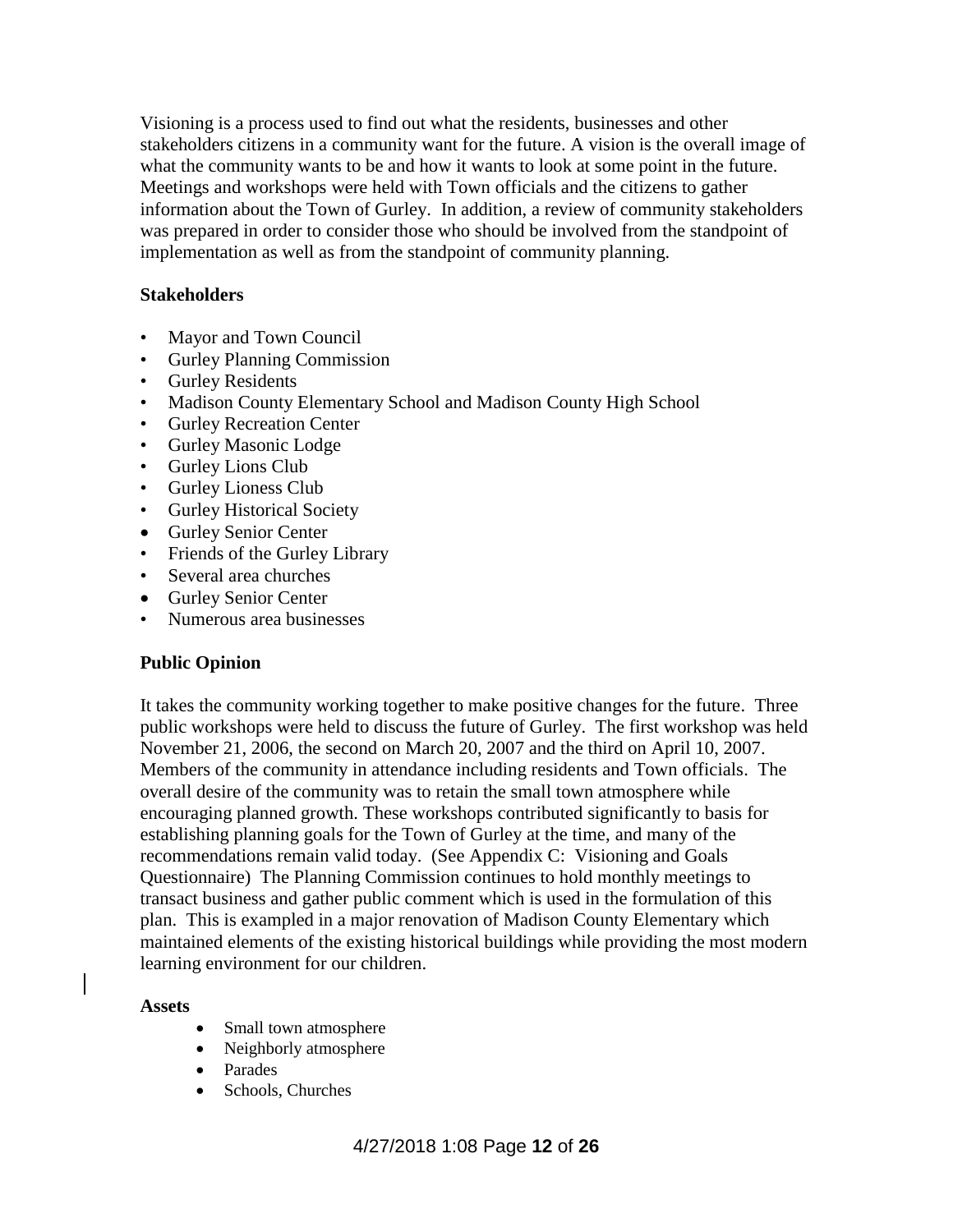- Historic value
- Recreational Center and active sports program
- Scenic views of mountains and valleys
- Proximity to Huntsville and Robert Trent Jones Golf Trail
- Library
- World class hunting
- Potential for growth
- Traditional neighborhoods
- Traffic on Highway 72 as a business asset
- Easy access to local lakes, waterways, and hiking/biking trail systems

#### **Challenges**

#### *Immediate challenges*

- Traffic light needed on U.S. Highway 72 at Gurley Pike and Keel Mountain Road
- Lack of communications between Town officials and citizens
- Lack of visibility into the governance of the town
- Lack of enforcement of Nuisance Town Ordinances
- Historic properties being demolished without coordination with Historic Association
- Traffic safety on Highway 72
- Slow growth
- Effects of Quarries located on both ends of the town
- Absentee landlords
- Empty/vacant buildings
- No natural gas service
- Insufficient phone and cable service on Keel Mountain
- Limited police patrol in neighborhood
- Land being sold out to investors
- Renter control
- Neighborhood upkeep
- Crosswalks and sidewalks
- Downtown revitalization plan

#### *Future Challenges*

- Loss of heritage
- Encroachment from Huntsville
- Unplanned growth
- More industrial business
- Failure to plan and execute plan

#### **Opportunities**

- Need for a new Town Hall
- Town limit to expand and for the community to grow
- New Zoning
- Down Town Revitalization planning and implementation
- Influx of new homes, businesses and restaurants
- Additional recreational park
- Renovation of current recreational park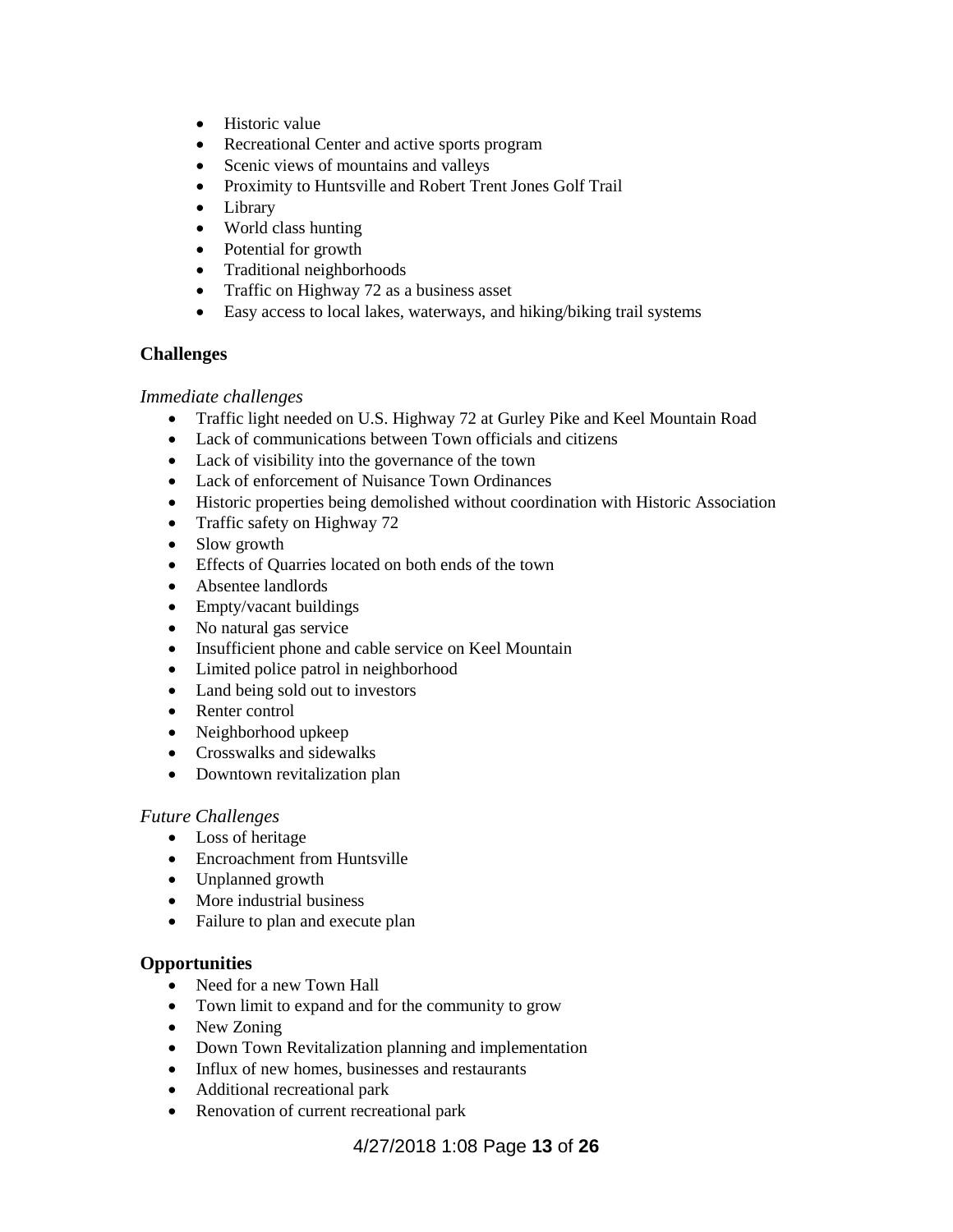- Add curbs and sidewalks to current neighborhoods
- Provide street lights
- Landscaping for U.S. Highway 72
- Improve the historic district through renovations of vacant buildings
- Implement streetscape to Walker Street
- Improve infrastructure
- Welcome Signs

#### **Envisioned Future**

(See Appendix A: Smart Growth Concepts)

# **Part II. Strategic Plan Vision, Strategy, and Process**



# **GURLEY, ALABAMA STRATEGIC PLANNING**

Below describes the strategy developed to achieve the town's vision for the future and the goals and objectives by which the Town will achieve that vision. The strategy begins with an overall vision for assuring that:

#### *The Town of Gurley has a mission to provide a living environment that encourages progressive thinking and the acceptance of diverse cultural differences within the concept of a wholesome family environment.*

*Goals.* Four broad areas of attention are Economic Development, Public Services and Infrastructure, Quality of Life, Tax Base, and Revenue. The overall vision is then followed by *four goals* which are the basis for the actions that will be taken to accomplish the vision. The intent of these four goals is to: #1 Preserve historical character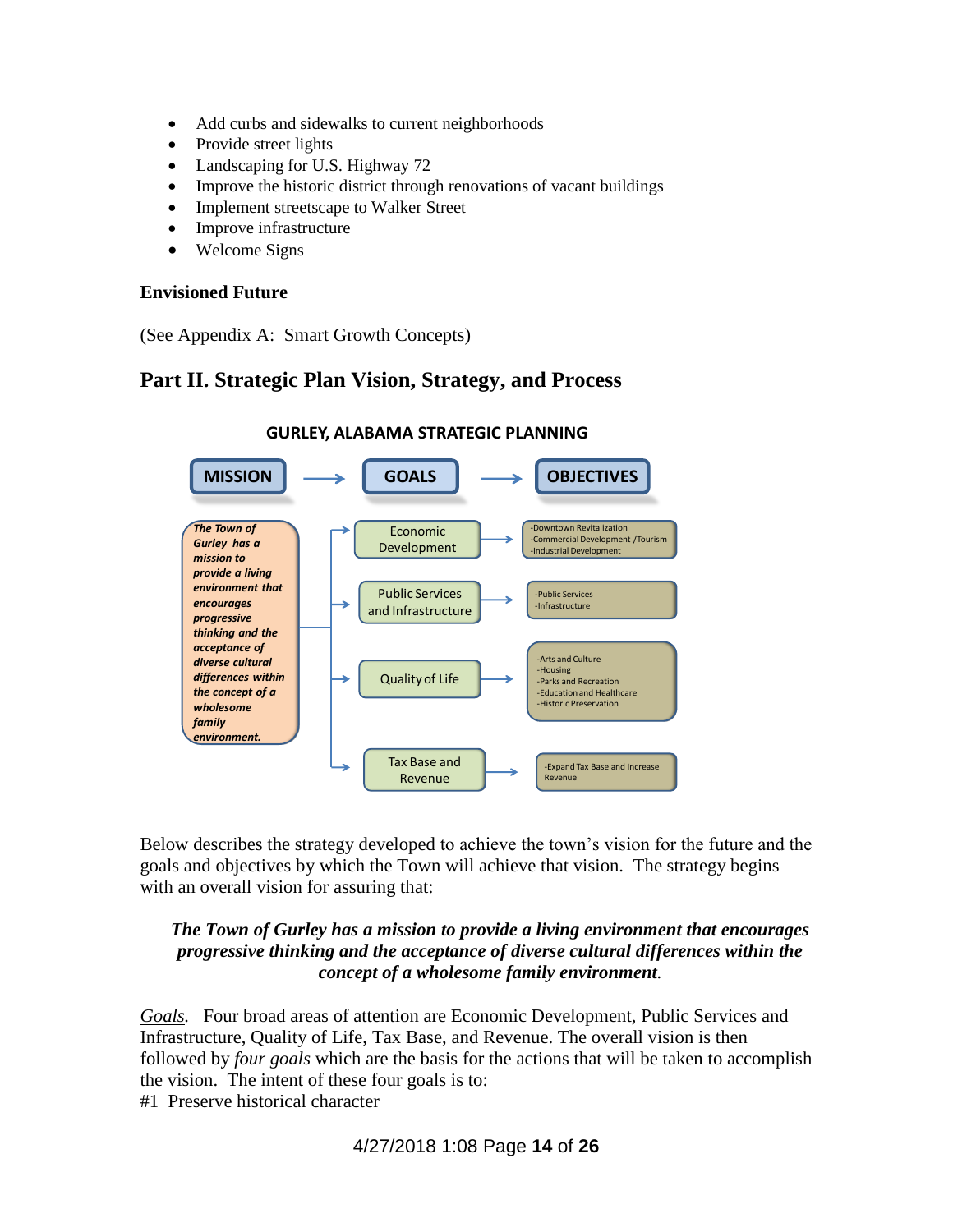#2 Prepare for new growth #3 Provide for community convenience #4 Funding and coordination

For each goal, a number of objectives are listed. These objectives are selected and designed such that, upon their accomplishment, the overall goal will be achieved. It is felt that these areas of activity encompass an effective strategy for achieving the stated vision. Further, for each objective, actions for implementation will be described from which an annual work program will be established.

*Action.* Describes the specific task required.

*Responsibility.* The responsibility for implementation for actions contained in the strategy will be suggested in the following statements: Final determinations of responsibility for implementing specific actions will be in the course of preparing the annual work program

*Timeframe.* For each action listed, a timeframe is given that indicates whether it should be undertaken immediately, in the short-range, in the long-range, or whether the action is ongoing. "Immediate" actions are those that should be undertaken within the first or second year of the planning period. If an action so indicated will not be undertaken until the second year, project planning for the action should at least be started within the first year. "Short-term" actions are those that will be undertaken within the first five years of the planning period before the five-year plan update is prepared. "Long-term" actions are those that, because of their nature or cost, will take considerable time for programming. These actions should be started but are not expected to be accomplished within the first five-year planning period. Ongoing actions are those that are of a policy nature rather than project specific. These actions should be started early in the planning period.

*Cost.* The cost of implementation is one of the key items in determining whether an action is doable. An action may have a high priority but, because of high cost, it may not be possible to perform. Many times, local funding for an action will not be sufficient unless it is combined with funding from other sources, such as intergovernmental grants. In any case, the performance of all actions must be made with fiscal responsibility in mind.

(See Appendix D: Goals and Objectives)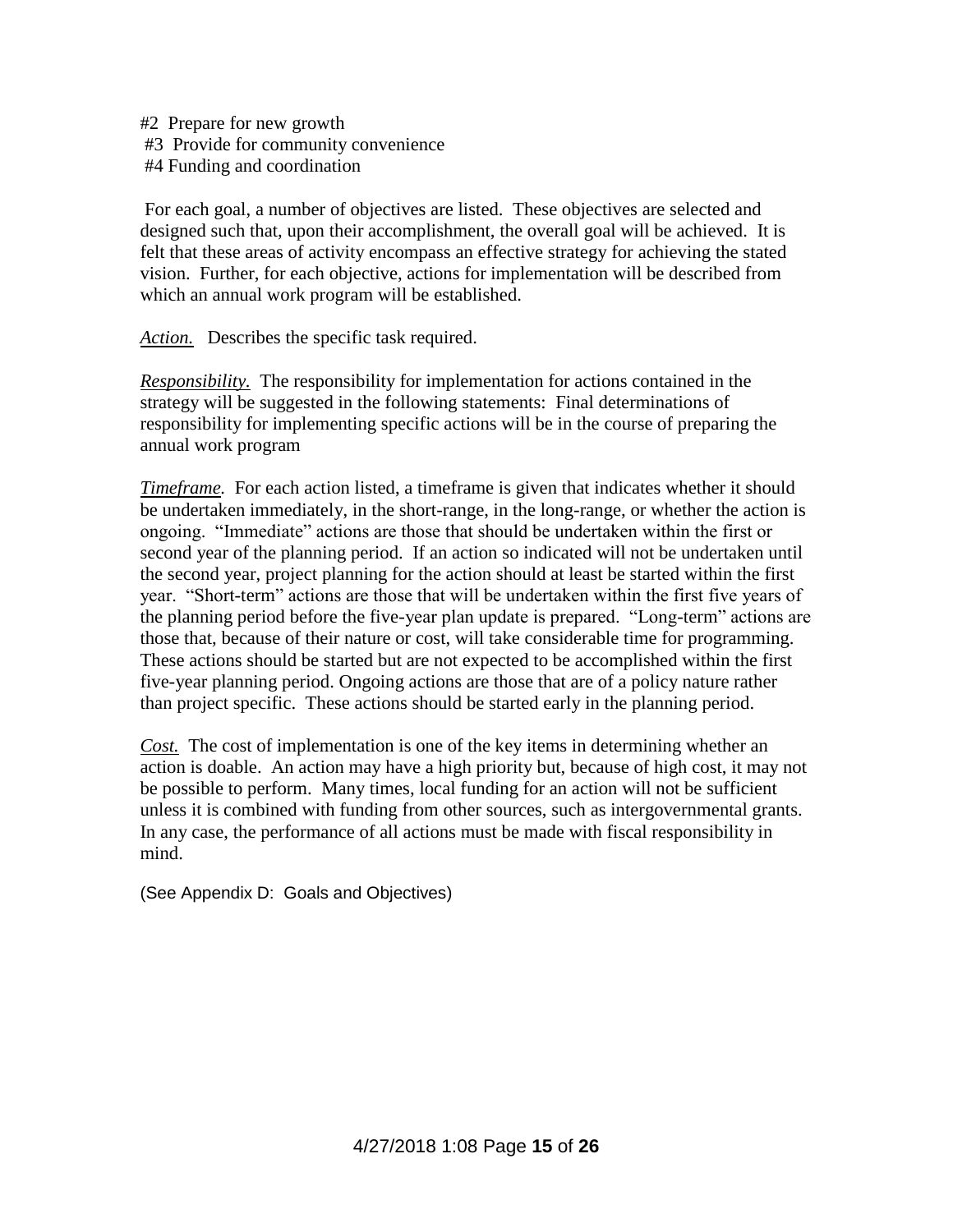# **Part III. Implementation and Plan Maintenance**

This Part of the Gurley Comprehensive Plan is intended to provide a process for implementation of the Plan and for periodic monitoring. It also provides for oversight and responsibility.

## **Adoption**

This Plan is intended for adoption by the Town Council of the Town of Gurley, Alabama. Adoption of this Plan will be by a resolution contained in the front matter of this document. Adoption serves as authorization for the various implementing agencies to take action in furtherance of the objectives contained herein.

# **Oversight and Responsibility**

*Oversight.* The goals, objectives and strategies contained in this plan generally indicate the agency or entity that will normally be responsible for implementation of the activities and measures called for in this plan. Oversight of these activities is vested in the Planning Commission of the Town of Gurley

*Annual work program.* The Planning Commission, with the advice of the Town Council and Mayor, should prepare an annual work program consisting of activities and measures considered to be reasonably attainable within the scope of each year with the intent of eventually accomplishing the objectives of the entire plan. In the course of preparing the annual work program, the Planning Commission and the Town Council should maintain communication with those agencies and entities that may be designated with responsibility for implementation of specific actions and, ultimately, make final determinations of responsibility. The Planning Commission should transmit the annual work program to those agencies and entities that have been designated with responsibility for implementation of items contained in the work program.

*Annual review.* This Comprehensive Plan is to be monitored by a process of annual review. An annual monitoring report should be prepared once a year by the Planning Commission. The monitoring report will indicate progress made toward implementing the activities and mitigation measures contained in the annual work program as well as changing conditions in the Town that may affect adjustments to the work program. For each item, a statement will be made regarding whether it has been accomplished and, if not, why not and what can be done to accomplish it in the future. If it is determined that an activity cannot or should not be accomplished, then that also will be stated. The annual monitoring report and the annual work program may be consolidated into a single report.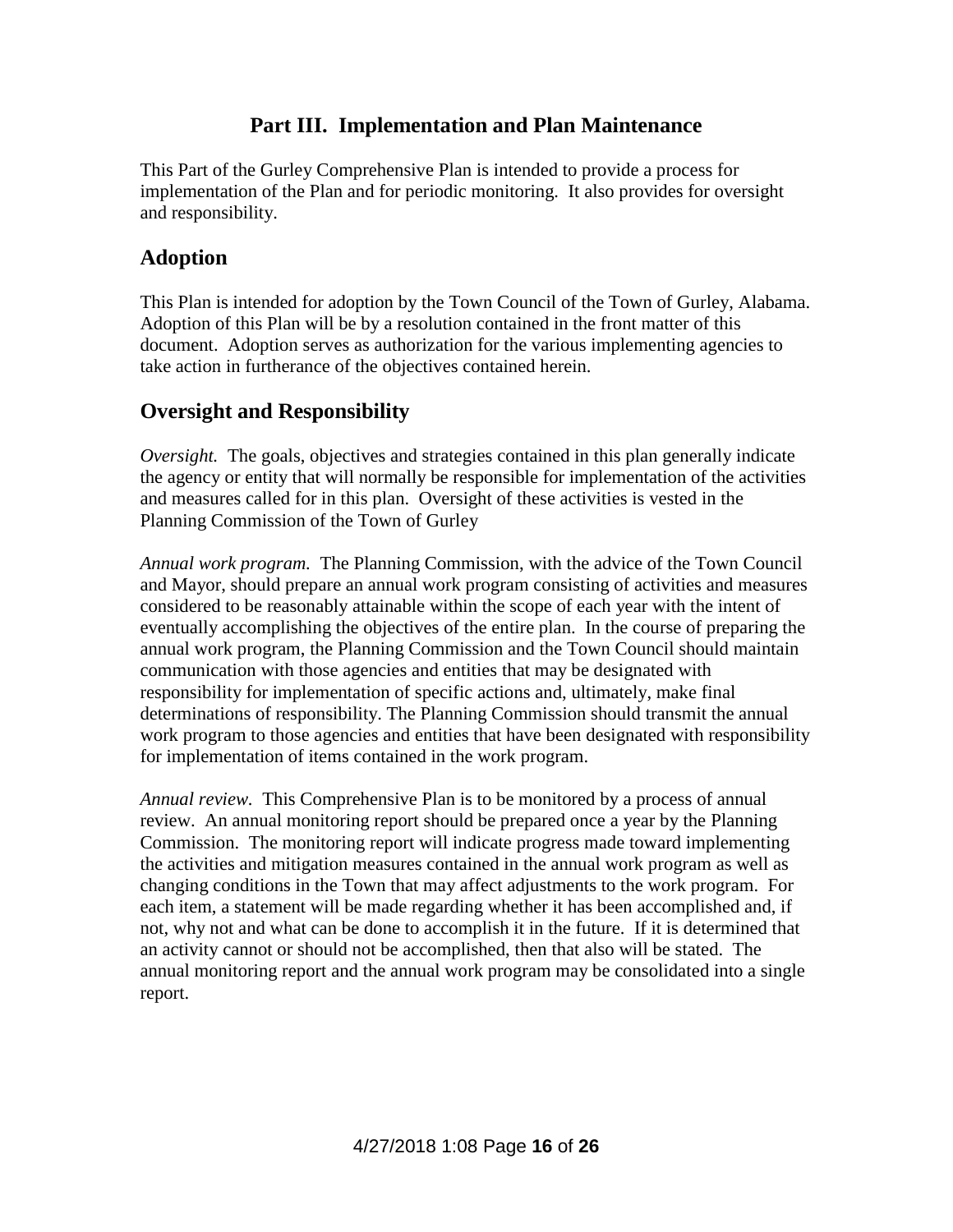# **Continuing Public Involvement**

Public involvement is important to the development of any plan. But it is just as important to the implementation efforts that follow. Continuing public involvement in the development and implementation of a plan helps to assure support and public acceptance in the community. Therefore, this plan includes this process for continuing public involvement.

*Plan Availability.* Copies of this plan will be maintained and available at the Gurley Town Hall. In addition, this plan will be placed in the public library. A public notice of availability will be posted at the Town Hall following final adoption.

*Public Comment.* Over the course of the twenty years between plan updates, a file should be maintained by the Planning Commission containing public comments regarding the contents of the plan. These comments should be periodically reviewed by the Planning Commission during annual monitoring of plan implementation progress and during the twenty-year evaluation and update. Public comments may be made addressed to the offices of the Town of Gurley.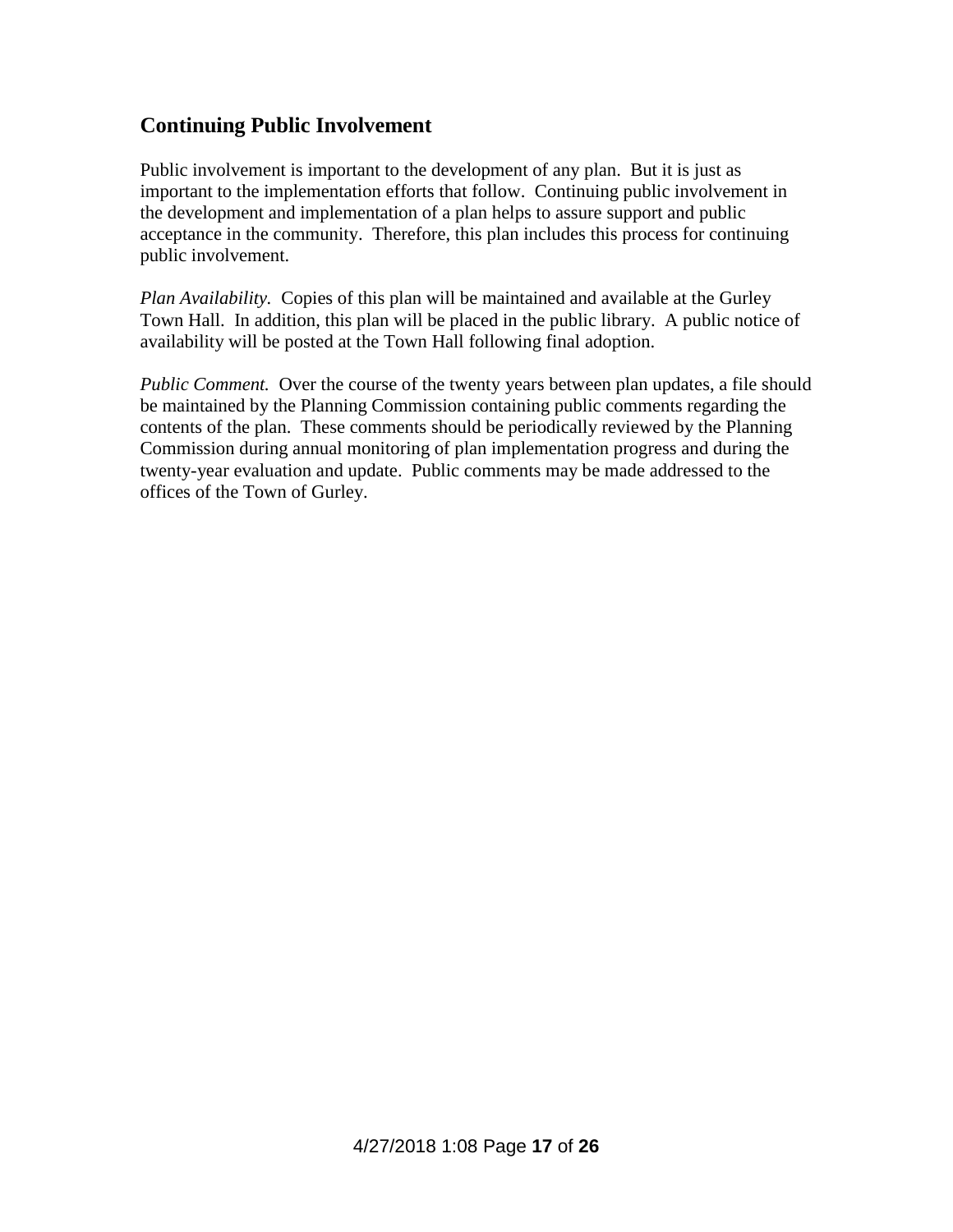# **Part IV. Appendices**

- **Appendix A. Smart Growth Concepts**
- **Appendix B. Demographic Summary**
- **Appendix C. Visioning and Goals Questionnaire**
- **Appendix D. Goals and Objectives**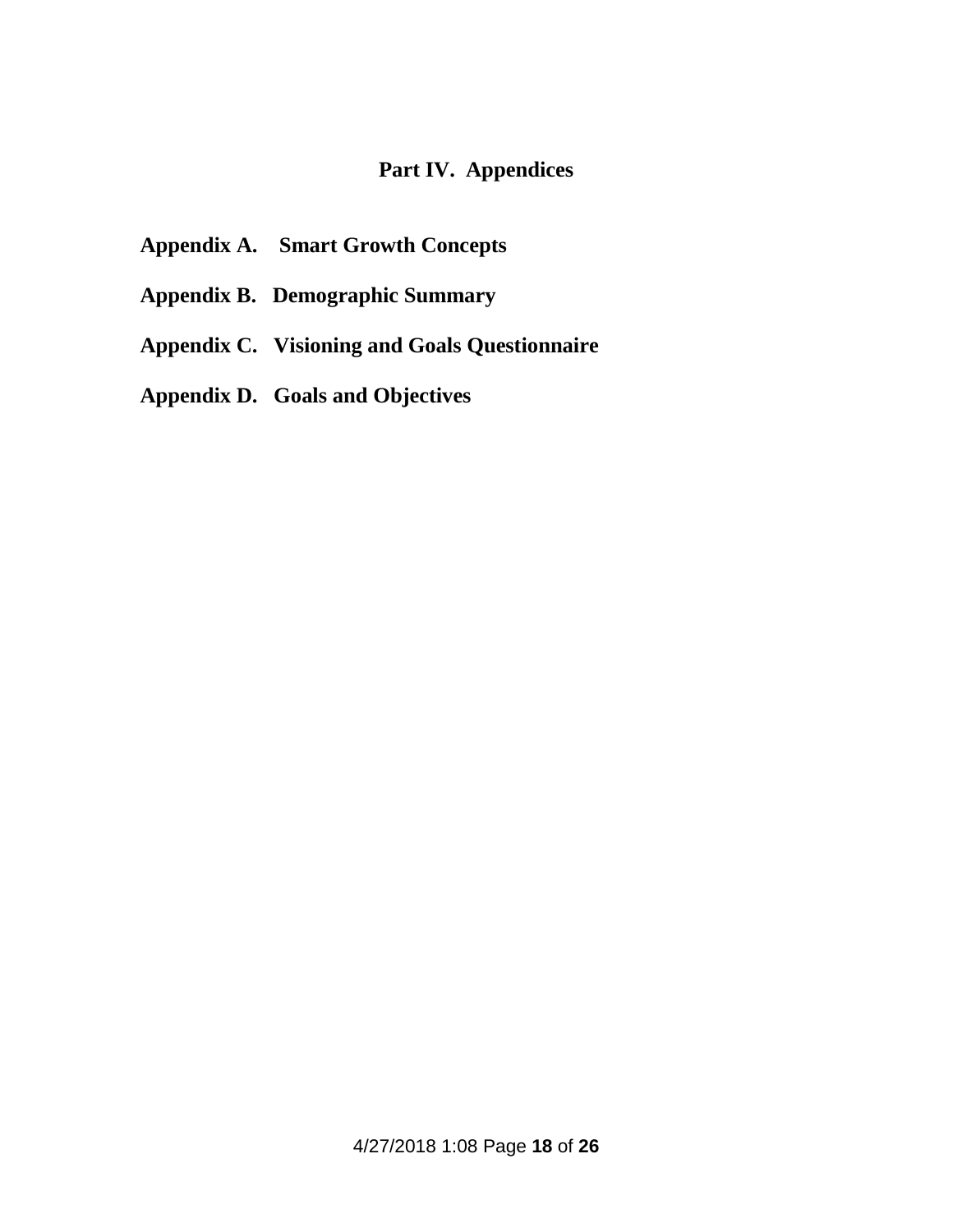# **Part V. Map Supplement**

**Surrounding Region and Urban Areas Gurley Area Population by Distance Current Land Use Gurley Community Facilities Gurley Historic District Traffic Counts East and West of Gurley Gurley Development Constraints Gurley Development Concept**